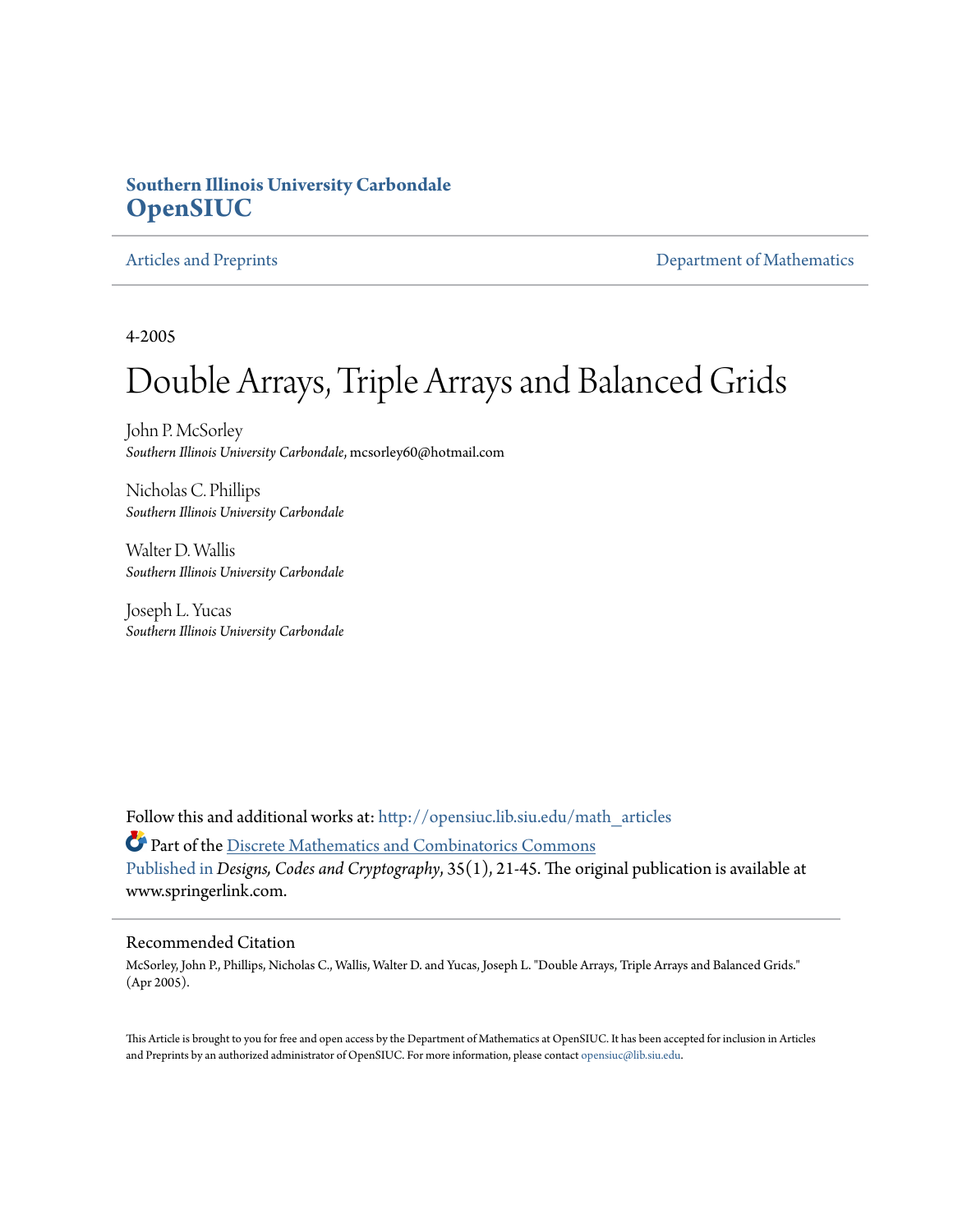# **Double Arrays, Triple Arrays and Balanced Grids**

John P. McSorley

Department of Computing, Information Science and Mathematics, London Guildhall University, 100 Minories, London EC3N 1JY, England mcsorley60@hotmail.com

N. C. K. Phillips

Department of Computer Science, Southern Illinois University, Carbondale IL, USA 62901-4511 nckp@siu.edu W. D. Wallis

Department of Mathematics, Southern Illinois University, Carbondale IL, USA 62901-4408 wdwallis@math.siu.edu J. L. Yucas

Department of Mathematics, Southern Illinois University, Carbondale IL, USA 62901-4408 jyucas@math.siu.edu

#### **Abstract**

Triple arrays are a class of designs introduced by Agrawal in 1966 for two-way elimination of heterogeneity in experiments. In this paper we investigate their existence and their connection to other classes of designs, including balanced incomplete block designs and balanced grids.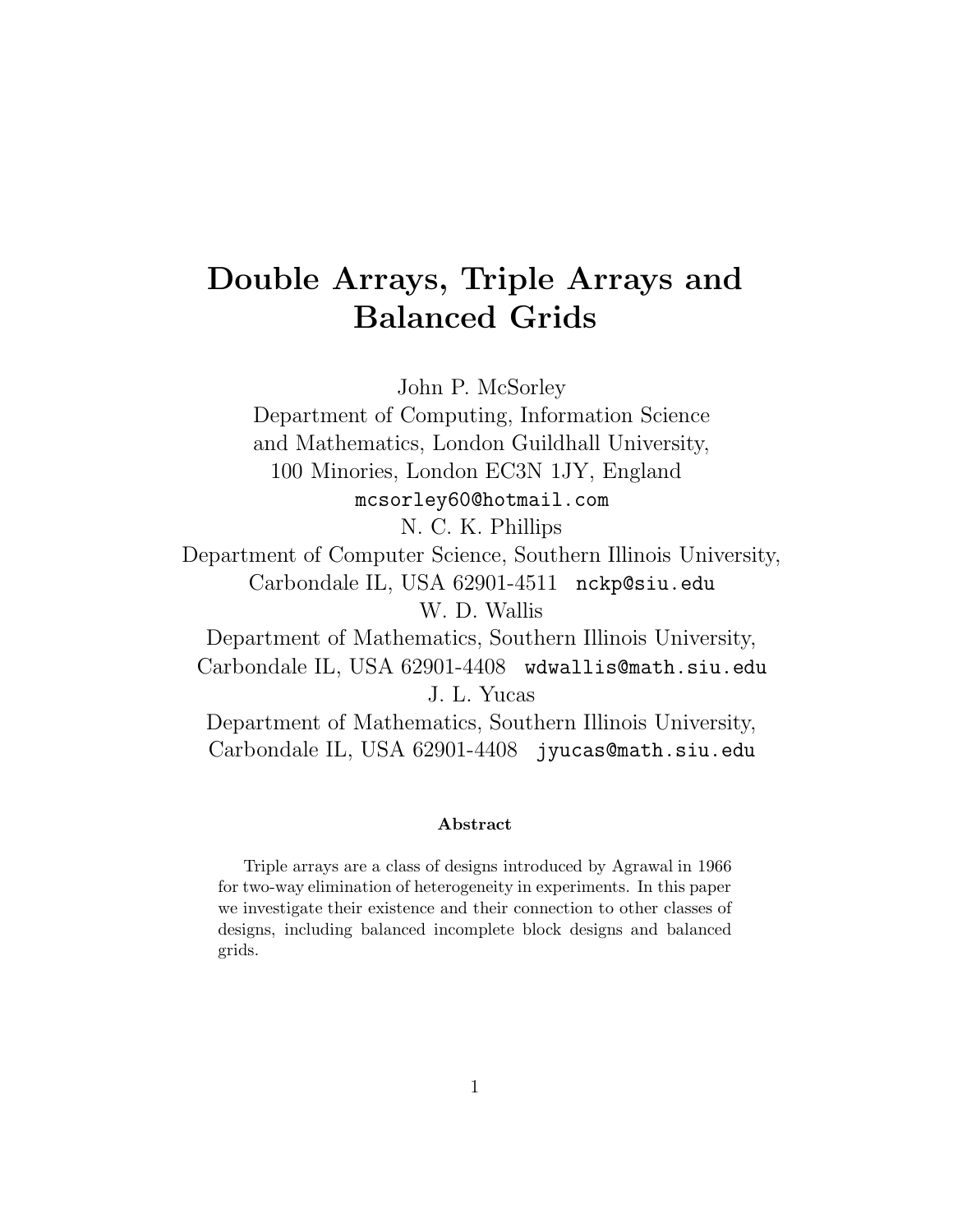#### **1 Combinatorial designs in general**

We shall follow the standard notations for combinatorial designs, as for example are laid down by Preece in the survey [11]. For convenience we restate the definitions that will be most important in this paper.

A *balanced incomplete block design* with parameters *v, b, r, k, λ*, denoted a  $(v, b, r, k, \lambda)$ -*BIBD*, is a way of selecting *b* subsets of size *k*, or *blocks*, from some *v*-set  $V = \{t_1, t_2, \ldots, t_v\}$  of *treatments*, in such a way that every treatment appears in exactly *r* blocks (the design is *equireplicate*) and any two treatments appear together in exactly  $\lambda$  blocks (the design is *balanced*). The set *V* is called the *support* of the design. Since the blocks are defined as sets, these designs are necessarily *binary* (that is, there are no repeated members in blocks). The parameters of balanced incomplete block designs satisfy the two conditions

$$
bk = vr,\t(1)
$$

$$
\lambda(v-1) = r(k-1), \tag{2}
$$

(see, for example, [19]). Without loss of generality, we usually write  $V =$ *{*1*,* 2*,...,v}*. The *complement* of a (*v, b, r, k, λ*)−*BIBD* is the (*v, b, b − r, v* −  $k, b - 2r + \lambda$ )-*BIBD* formed by replacing each block *B* by its complement in  $V, V \ B$ .

A balanced incomplete block design is called *symmetric* if  $v = b$  (or, equivalently,  $r = k$ ); in such a design, any two blocks intersect in  $\lambda$  elements. A symmetric balanced incomplete block design with parameters  $(v, k, \lambda)$  is often called a  $(v, k, \lambda)$ -*SBIBD*. Among symmetric balanced incomplete block designs are the *finite projective planes*, the symmetric designs with  $\lambda = 1$ , which exist if (and, it has been conjectured, only if)  $k - 1$  is a prime power. Given a (*v, k, λ*)-*SBIBD*, its *residual design* modulo a given block *B* is constructed by deleting *B* from the list of blocks and deleting every member of *B* from the remaining blocks. The *derived design* modulo *B* is formed by deleting *B* and, in the remaining blocks, retaining *only* the members of *B*. The residual and derived designs are a  $(v - k, v - 1, k, k - \lambda, \lambda)$ -*BIBD* and a  $(k, v-1, k-1, \lambda, \lambda-1)$ -*BIBD* respectively. Stanton [17] pointed out that the complement of the derived design of a symmetric balanced incomplete block design *B* equals the residual of the complement of *B*.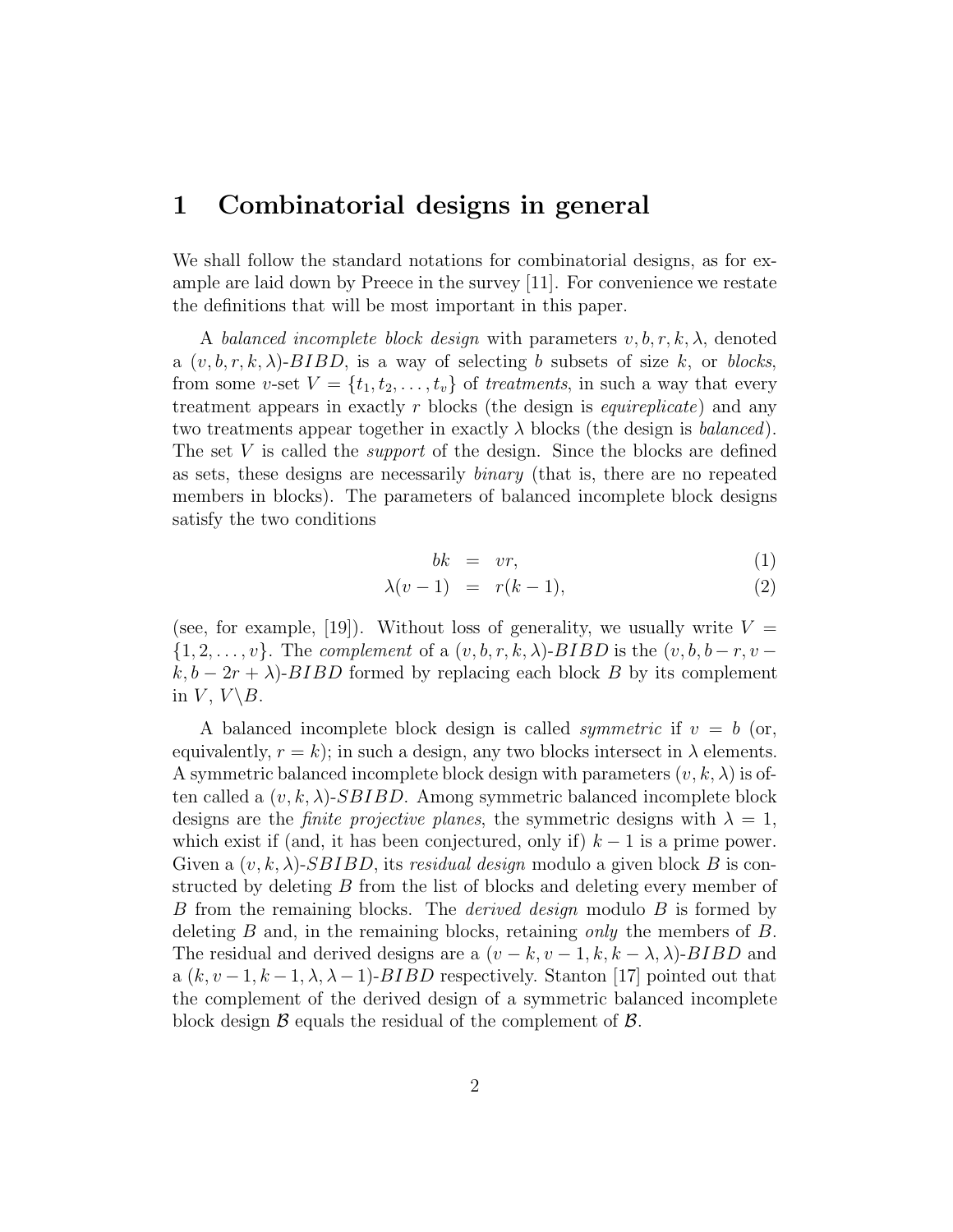The usual definition of a balanced incomplete block design requires that  $k < v$  ("the blocks are incomplete"), but we shall find it convenient to allow the trivial case where  $k = v$ .

A binary *row-column design* is a rectangular array whose entries are members of some set of *treatments*, with no repetitions in any row or column. If such a design has *r* rows, *c* columns, and *v* treatments which form a *v*-set *V* , then it is an  $r \times c$  *binary row-column design based on* V. We normally use the same notational conventions for *V* as above.

A binary row-column design is called *equireplicate* if every member of *V* appears the same number of times in the array. This common number is then called the *replication number* of the design.

Among binary row-column designs, perhaps the best-known is the *Latin square*, the designs with  $r = c = v$ , which are easily seen to exist for all values of *v*. Another important class are *Youden squares*. A Youden square is a  $k \times v$  array based on a  $(v, k, \lambda)$ -*SBIBD*. Each column contains the elements of one block, ordered so that each element appears exactly once in each row. It was shown in [16] that such an ordering is always possible; that is, every symmetric balanced incomplete block design gives rise to a Youden square. (In fact, it is common for many non-isomorphic Youden squares to arise from the same *SBIBD*.)

When discussing binary row-column designs, we shall often need to refer to the set of all elements of a row, ignoring the arrangement of the elements into columns. It will be convenient to extend the usage in design theory and refer to this set as the *support* of the row; and similarly for columns.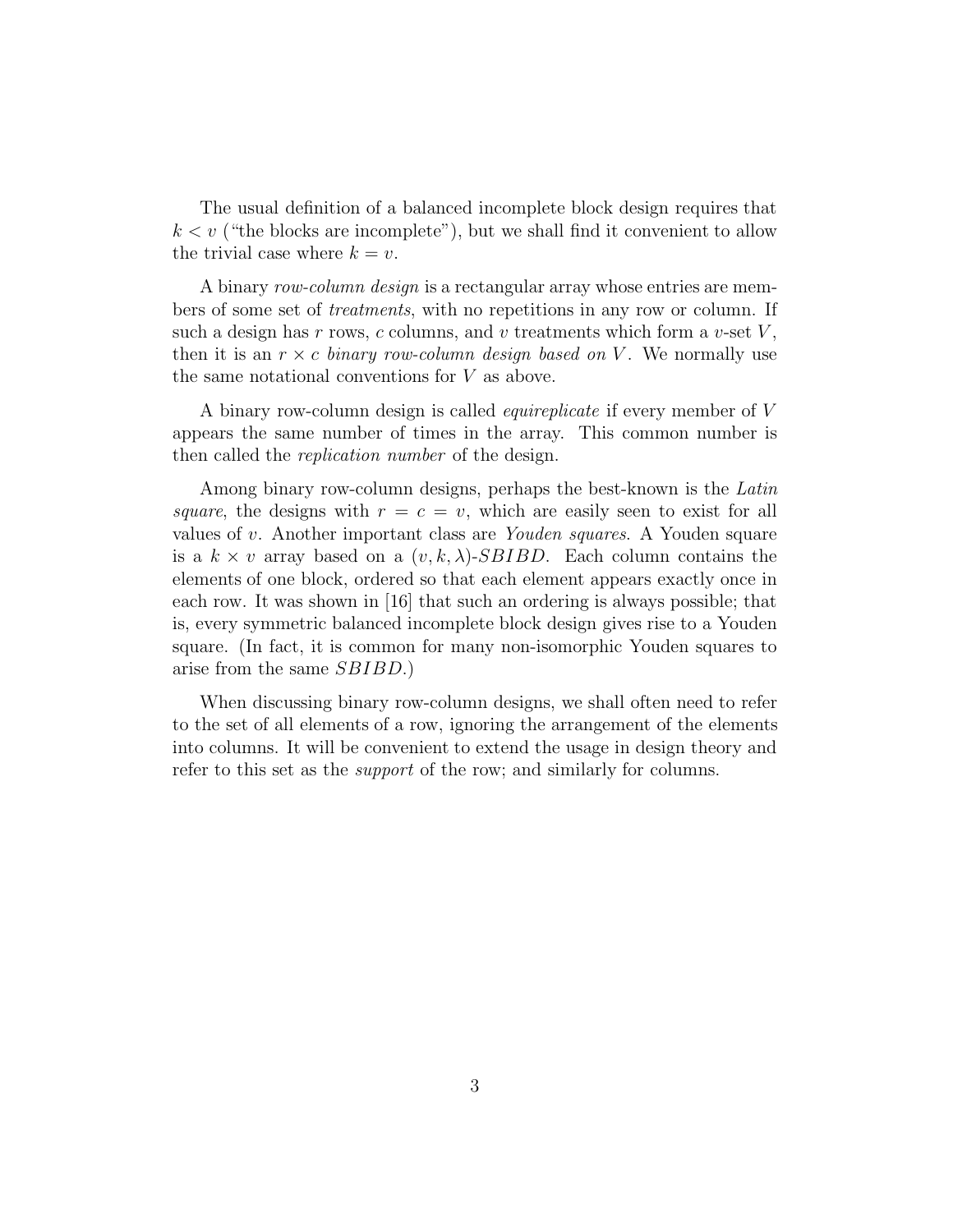#### **2 Double arrays**

We wish to investigate a class of binary row-column designs that were defined by Agrawal [], although a small example was discussed earlier by Potthoff [9] and another was published by Preece [10] independently of Agrawal's paper. We shall introduce these designs below under the name of *triple arrays*. It will be convenient to begin by introducing a more general class, *double arrays*.

Suppose  $\mathcal A$  is an equireplicate  $r \times c$  binary row-column design based on *V*, with replication number *k*, having the following properties:

- (P1) any two distinct rows have the same number,  $\lambda_{rr}$ , of common elements;
- (P2) any two distinct columns have the same number,  $\lambda_{cc}$ , of common elements.

Then *A* is a *double array* with parameters  $v, k, \lambda_{rr}, \lambda_{cc}$ , or

$$
DA(v, k, \lambda_{rr}, \lambda_{cc}: r \times c).
$$

Associated with any double array are two balanced incomplete block designs. To construct them, suppose the rows of a  $DA(v, k, \lambda_{rr}, \lambda_{cc} : r \times c)$ are labeled  $R_1, R_2, \ldots, R_r$  and the columns are labeled  $C_1, C_2, \ldots, C_c$ . Then the *row design* or  $BIBD_R$  has *v* blocks  $B_1, B_2, \ldots, B_v$ , corresponding to the *v* elements of *V*: if element *x* appears in rows  $R_a, R_b, \ldots, R_z$  then  $B_x = \{a, b, \ldots, z\}$ . Similarly the *column design* or  $BIBD<sub>C</sub>$  is defined using the incidence of elements in columns.

**Lemma 2.1** *Suppose A is a DA*(*v, k,*  $\lambda_{rr}, \lambda_{cc} : r \times c$ )*. Then* 

(i) *the row design of A is a balanced incomplete block design with parameters*

$$
(r, v, c, k, \lambda_{rr}).
$$

(ii) *the column design of A is a balanced incomplete block design with parameters*

$$
(c, v, r, k, \lambda_{cc}).
$$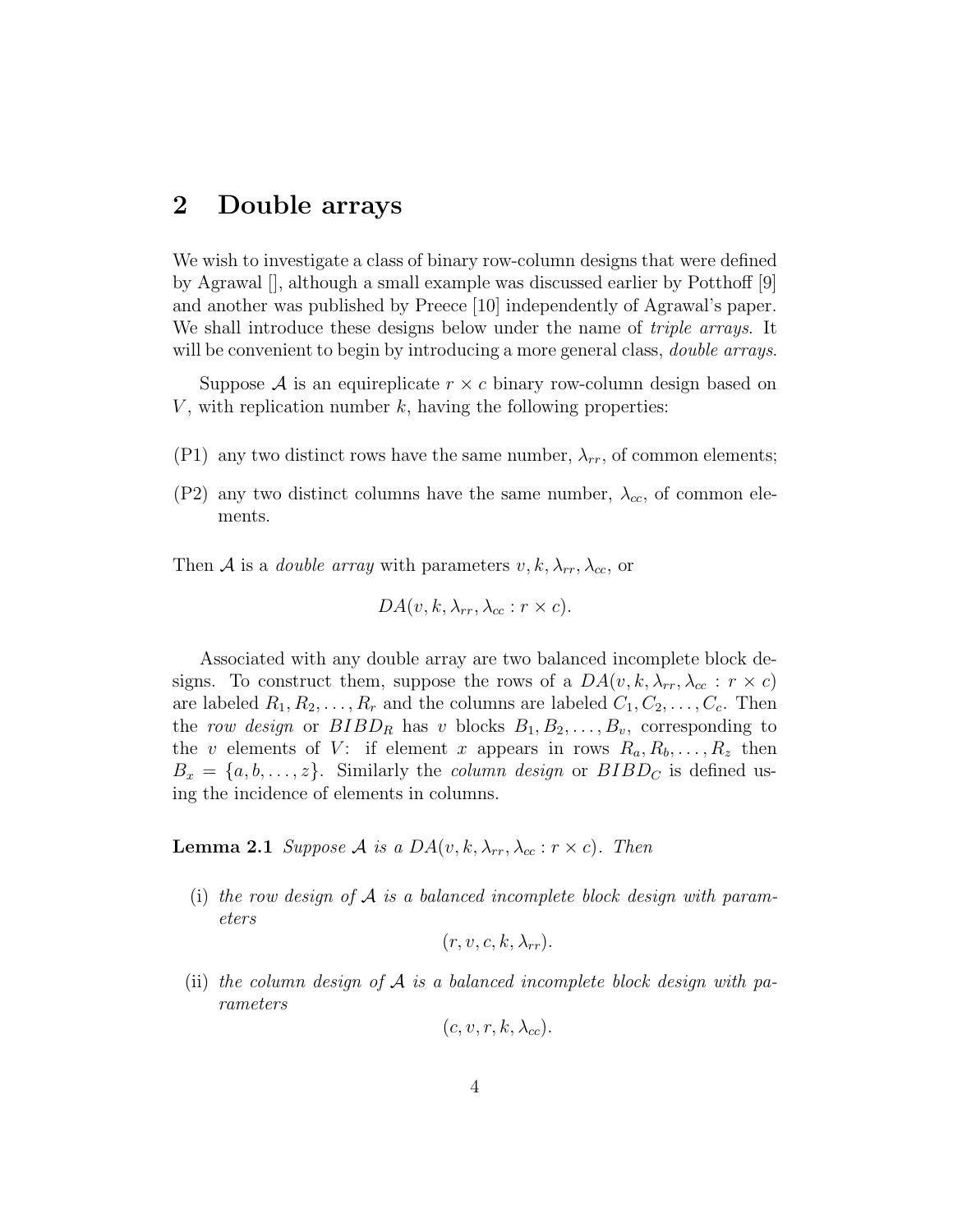**Theorem 2.2** *Any*  $DA(v, k, \lambda_{rr}, \lambda_{cc} : r \times c)$  *satisfies* 

$$
vk = rc,
$$
\n<sup>(3)</sup>

$$
\lambda_{rr}(r-1) = c(k-1), \tag{4}
$$

$$
\lambda_{cc}(c-1) = r(k-1), \tag{5}
$$

$$
\lambda_{rr}r(r-1) = \lambda_{cc}c(c-1). \tag{6}
$$

**Proof.** Equation (3) follows from applying (1) to either of the designs associated with  $A$ . Equations (4) and (5) are just (2), for the  $BIBD<sub>R</sub>$  and *BIBD<sub>C</sub>* respectively. Equation (6) is obtained by combining (4) and (5).  $\Box$ 

**Example.** Here is a  $DA(10, 3, 3, 2:5 \times 6)$ :

|            |                 |                                                | $C_1$ $C_2$ $C_3$ $C_4$ $C_5$ $C_6$ |
|------------|-----------------|------------------------------------------------|-------------------------------------|
|            |                 |                                                |                                     |
|            | $R_2$ 4 7 1 3 8 |                                                |                                     |
|            |                 |                                                | $R_3$ 2 5 10 8 9 3                  |
| $R_4$ 10 8 |                 | $\begin{array}{ccc} 7 & 6 & 1 & 2 \end{array}$ |                                     |
|            | $R_5$ 9 4 5 10  |                                                | 6 7 1                               |

*.* (7)

The  $BIBD_R$  has parameters  $(5, 10, 6, 3, 3)$ , with blocks

124*,* 134*,* 123*,* 125*,* 135*,* 145*,* 245*,* 234*,* 235*,* 345*,*

while the  $BIBD<sub>C</sub>$  has parameters  $(6, 10, 5, 3, 2)$  and blocks

135*,* 126*,* 346*,* 124*,* 235*,* 456*,* 236*,* 245*,* 156*,* 134*.*

Clearly any double array must satisfy  $1 \leq k \leq r$  and  $1 \leq k \leq c$ . The extreme cases of double arrays need to be discussed. Both extreme cases will be called *trivial*.

If  $k = 1$ , so that no entry of the array is repeated, then  $\lambda_{rr} = \lambda_{cc} = 0$ , and the array is a  $DA(rc, 1, 0, 0 : r \times c)$ . This design exists for every *r* and *c*.

If  $k = r$ , (3) yields  $c = v$ , so every row is a permutation of the set *V*. So the array is a Latin rectangle. The  $BIBR_R$  is trivial, and the  $BIBD_C$  is a  $(v, r, \lambda_{cc})$ -*SBIBD*. As we said previously, such a design is called a *Youden square* and it is well-known that such a design exists if and only if there is a  $(v, r, \lambda_{cc})$ -*SBIBD*. (Many Youden squares may correspond to the same *SBIBD*.) The case  $k = c$  yields the transpose of a Youden square.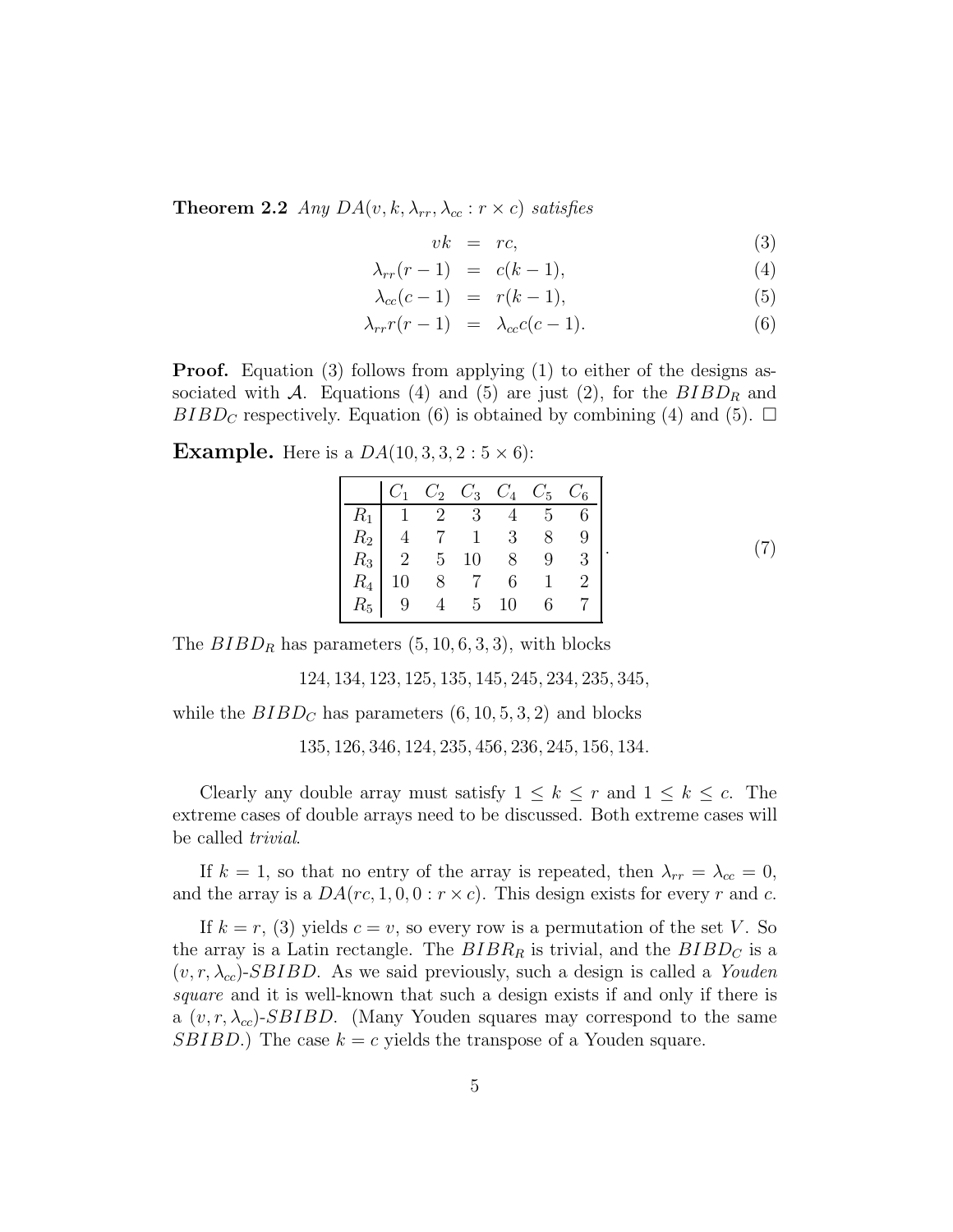#### **3 Triple arrays**

Suppose *A* is a double array with parameters  $(v, k, \lambda_{rr}, \lambda_{cc} : r \times c)$ . Suppose further that  $A$  satisfies the following condition:

(P3) any row and any column have the same number,  $\lambda_{rc}$ , of common elements.

Then *A* is called a *triple array* with parameters  $v, k, \lambda_{rr}, \lambda_{cc}, \lambda_{rc}$  or

$$
TA(v, k, \lambda_{rr}, \lambda_{cc}, \lambda_{rc}: r \times c).
$$

Not every double array is a triple array. The smallest example is

|   | 2 | 3 | 4 |  |
|---|---|---|---|--|
| 3 | L | 5 | 6 |  |
| 6 | 4 | 2 | 5 |  |

which is a  $DA(6, 2, 2, 1:3\times4)$  but is not a triple array. In fact, an exhaustive search shows that there is no 3*×*4 triple array. In Section 7 we shall describe a  $DA(24, 6, 10, 3:9\times16)$  which is not a triple array, and cannot be transformed into a triple array by any sequence of permutations within its columns.

**Theorem 3.1** *In any*  $TA(v, k, \lambda_{rr}, \lambda_{cc}, \lambda_{rc}: r \times c)$ *,* 

$$
\lambda_{rc} = k. \tag{8}
$$

**Proof.** Write  $I_{ij}$  for the intersection of row *i* with column *j*. If *x* is any particular entry in  $A$ , the binary property means that  $x$  belongs to  $k$  of the rows and *k* of the columns, so it is in  $k^2$  of the sets  $I_{ij}$ . As there are *v* different entries, the total number of entries in the  $I_{ij}$  is  $k^2v$ . But each  $I_{ij}$  is a  $\lambda_{rc}$ -set and there are rc of them. So  $k^2v = rc\lambda_{rc}$ . But  $vk = rc$  from (3), and the result follows.

It is easy to see that any trivial double array is also a triple array (in both cases  $\lambda_{rc} = k$ , and these will be called *trivial triple arrays*. More interestingly, the example (7) is a triple array, a  $TA(10, 3, 3, 2, 3:5 \times 6)$ .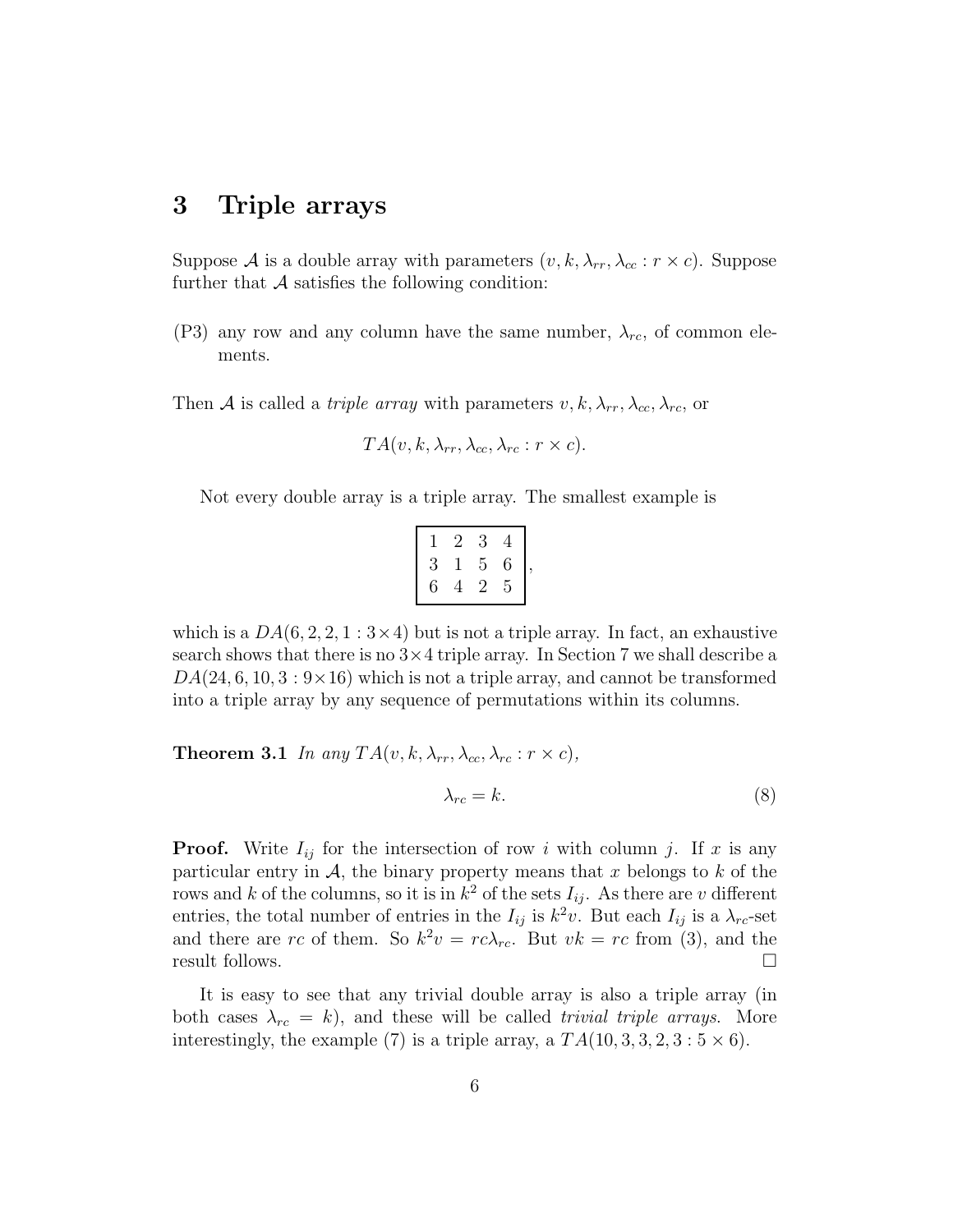**Theorem 3.2** *Any triple array with*  $k \neq r$  *and*  $k \neq c$  *satisfies* 

$$
v \ge r + c - 1. \tag{9}
$$

**Proof.** Suppose *A* is a  $TA(v, k, \lambda_{rr}, \lambda_{cc}, k : r \times c)$  where  $k \neq r$ . Let *R* and *C* denote the incidence matrices of the corresponding  $BIBD<sub>R</sub>$  and  $BIBD<sub>C</sub>$ respectively. The  $r \times v$  matrix *R* satisfies  $RR^T = (c - \lambda_{rr})I + \lambda_{rr}J_{rr}$  and the  $c \times v$  matrix *C* satisfies  $CC^{T} = (r - \lambda_{cc})I + \lambda_{cc}J_{cc}$ , where  $J_{pq}$  denotes the  $p \times q$  matrix with every entry 1. From the definition of  $\lambda_{rc}$  it follows that  $RC^T = \lambda_{rc}J_{rc} = kJ_{rc}$  and  $CR^T = \lambda_{rc}J_{cr} = kJ_{cr}$ .

The  $(r + c) \times v$  matrix *A* is defined by

$$
A = \begin{bmatrix} R \\ C \end{bmatrix}.
$$

Then  $AA^T$  is  $(r + c) \times (r + c)$ , and satisfies

$$
AAT = \begin{bmatrix} R \\ C \end{bmatrix} \begin{bmatrix} RT CT \end{bmatrix}
$$
  
= 
$$
\begin{bmatrix} RRT RCT \\ CRT CCT \\ = \begin{bmatrix} (c - \lambda_{rr})I + \lambda_{rr}J_{rr} & kJ_{rc} \\ kJ_{cr} & (r - \lambda_{cc})I + \lambda_{cc}J_{cc} \end{bmatrix}.
$$
 (10)

We show that  $AA<sup>T</sup>$  has rank  $r + c - 1$ . Then

$$
r + c - 1 = \text{rank}(AA^T) \le \text{rank}(A) \le v.
$$

To find the rank we use row and column reduction.

$$
AA^{T} = \begin{bmatrix} c & \lambda_{rr} & \dots & \lambda_{rr} & k & k & \dots & k \\ \lambda_{rr} & c & \dots & \lambda_{rr} & k & k & \dots & k \\ \vdots & & \ddots & \vdots & \vdots & \vdots & \vdots & \vdots \\ \lambda_{rr} & \lambda_{rr} & \dots & c & k & k & \dots & k \\ k & k & \dots & k & r & \lambda_{cc} & \dots & \lambda_{cc} \\ \vdots & \vdots & \vdots & \vdots & \vdots & \vdots & \ddots & \vdots \\ k & k & \dots & k & \lambda_{cc} & \lambda_{cc} & \dots & r \end{bmatrix}
$$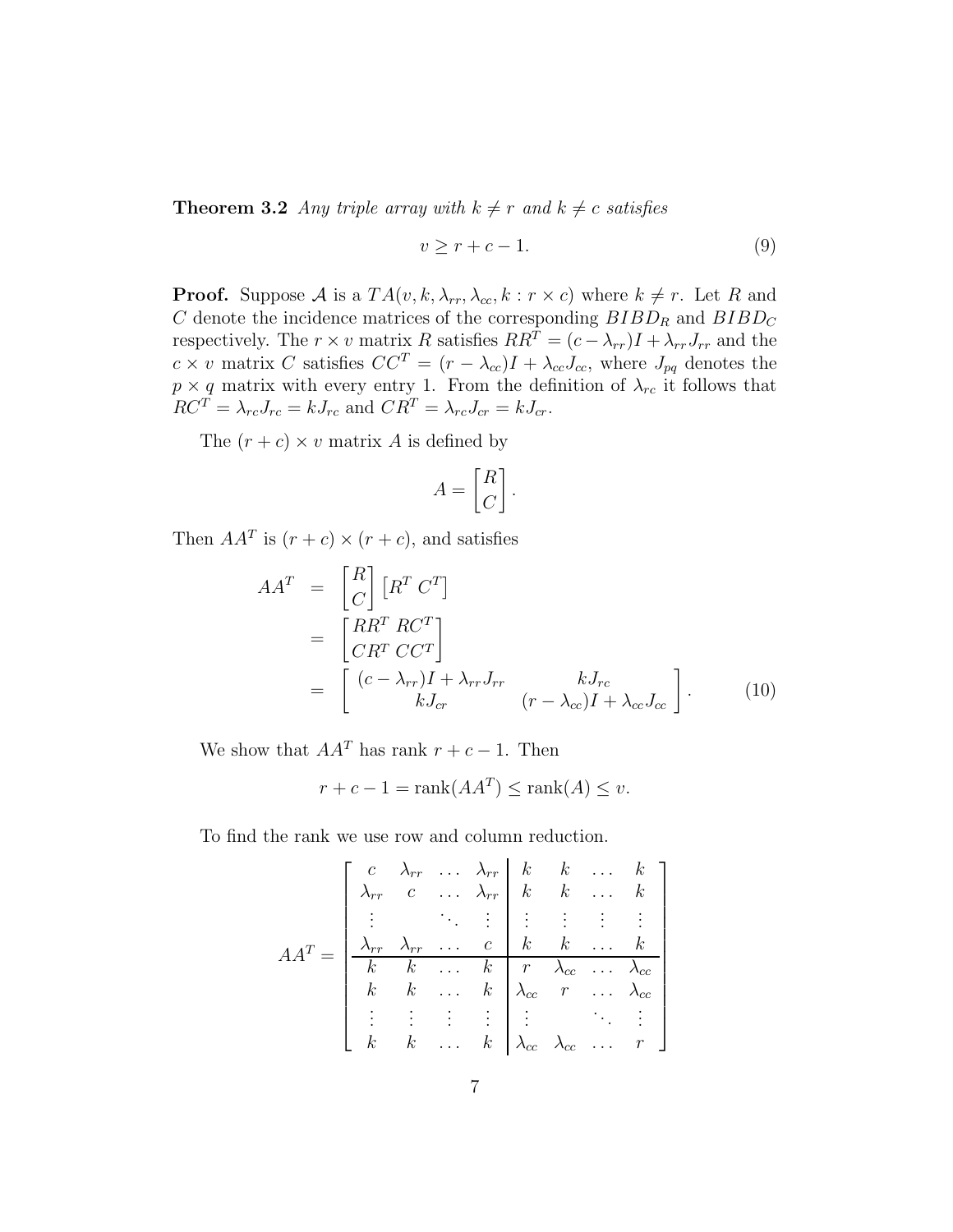|                  | $c \lambda_{rr} - c \lambda_{rr} - c \ldots \lambda_{rr} - c$                                               |                   |                         |                               | $\kappa$            | $\begin{array}{cc} 0 \end{array}$ |                                                                      |  |
|------------------|-------------------------------------------------------------------------------------------------------------|-------------------|-------------------------|-------------------------------|---------------------|-----------------------------------|----------------------------------------------------------------------|--|
|                  | $\lambda_{rr}$ $c - \lambda_{rr}$ 0                                                                         |                   |                         |                               | $\lfloor k \rfloor$ |                                   | $0 \qquad 0 \qquad \ldots$                                           |  |
| $\lambda_{rr}$   | 0 $c - \lambda_{rr}$ 0   k 0                                                                                |                   |                         |                               |                     |                                   |                                                                      |  |
|                  | $\mathbf{F}^{(n)}$ and $\mathbf{F}^{(n)}$ are the set of $\mathbf{F}^{(n)}$ . The set of $\mathbf{F}^{(n)}$ |                   |                         |                               |                     |                                   | $\mathcal{L}(\mathbb{R}^n)$ . The set of $\mathcal{L}(\mathbb{R}^n)$ |  |
|                  | $\begin{array}{cc} 0 \end{array}$                                                                           | $0 \qquad \ldots$ |                         |                               |                     |                                   | $0 \mid k \mid 0 \mid 0 \ldots$                                      |  |
| $\lambda_{rr}$   | $\overline{0}$                                                                                              |                   |                         | 0 $c - \lambda_{rr}$ k 0 0  0 |                     |                                   |                                                                      |  |
|                  |                                                                                                             |                   |                         |                               |                     |                                   |                                                                      |  |
| k <sub>i</sub>   | $\overline{0}$                                                                                              | $\overline{0}$    |                         | $\theta$                      |                     |                                   | $r \lambda_{cc} - r \lambda_{cc} - r \ldots \lambda_{cc} - r$        |  |
| $\boldsymbol{k}$ | $\overline{0}$                                                                                              | $\overline{0}$    |                         | $\overline{0}$                |                     |                                   | $\lambda_{cc}$ $r - \lambda_{cc}$ 0                                  |  |
| $\kappa$         | $\begin{matrix} 0 \end{matrix}$                                                                             | $0 \qquad \ldots$ |                         | $\vert 0 \vert$               |                     |                                   | $\lambda_{cc}$ 0 $r - \lambda_{cc}$ 0                                |  |
|                  |                                                                                                             |                   |                         |                               |                     |                                   |                                                                      |  |
| $\kappa$         | $\overline{0}$                                                                                              | $\overline{0}$    | $\sim 1.1\,$ km $^{-1}$ |                               |                     |                                   | $\lambda_{cc}$ 0 0                                                   |  |

Subtracting column 1 from columns 2, 3, ...,  $r$ , and column  $r + 1$  from the later columns, we obtain

Now add rows 2, 3, ..., *r* to row 1, and rows  $r+1$ ,  $r+2$ ,  $r+3$ , ...,  $r+c$  to row *r*. The (1, 1) entry becomes  $c + (r-1)\lambda_r$ ; by (4) this equals  $c + c(k-1)$ , which equals *ck*. Similarly, the  $(r + 1, r + 1)$  entry equals *rk*.

| ck               |                                   |                      | $\cdots$ |                               | rk                   | $\theta$                          |                      |          |                             |
|------------------|-----------------------------------|----------------------|----------|-------------------------------|----------------------|-----------------------------------|----------------------|----------|-----------------------------|
|                  | $\lambda_{rr}$ $c - \lambda_{rr}$ | $0 \qquad \ldots$    |          |                               | $\boldsymbol{k}$     | $\overline{0}$                    | $\Omega$             |          |                             |
| $\lambda_{rr}$   |                                   | 0 $c - \lambda_{rr}$ |          |                               | $\boldsymbol{k}$     | $\overline{0}$                    |                      |          |                             |
|                  |                                   |                      |          |                               |                      |                                   |                      |          |                             |
| $\lambda_{rr}$   |                                   | $\overline{0}$       |          |                               | $\boldsymbol{k}$     | $\overline{0}$                    | 0                    |          |                             |
| $\lambda_{rr}$   | $\theta$                          |                      |          | 0 $\ldots$ $c - \lambda_{rr}$ | k                    | $\vert 0 \vert$                   | $\overline{0}$       |          |                             |
| ck               | $\Omega$                          | $\overline{0}$       |          | $\theta$                      | $\lfloor rk \rfloor$ | $\overline{0}$                    | $\overline{0}$       |          |                             |
| $\boldsymbol{k}$ | $\theta$                          | $\boldsymbol{0}$     | $\cdots$ | $\theta$                      |                      | $\lambda_{cc}$ $r - \lambda_{cc}$ | $\overline{0}$       | $\cdots$ |                             |
| $\boldsymbol{k}$ | $\theta$                          | $\boldsymbol{0}$     | $\cdots$ | $\theta$                      | $\lambda_{cc}$       |                                   | 0 $r - \lambda_{cc}$ |          |                             |
|                  |                                   |                      |          |                               |                      |                                   |                      |          |                             |
| $\boldsymbol{k}$ |                                   | 0                    |          |                               | $\lambda_{cc}$       | $\begin{array}{c} 0 \end{array}$  |                      |          |                             |
| $\,k$            | $\theta$                          | $\overline{0}$       |          |                               | $\lambda_{cc}$       | $\theta$                          | $\vert 0 \vert$      |          | $\ldots$ $r - \lambda_{cc}$ |

If row  $r + 1$  and column  $r + 1$  are deleted from this matrix, the resulting  $(r + c - 1) \times (r + c - 1)$  matrix has determinant  $ck(c - \lambda_{rr})^{r-1}(r - \lambda_{cc})^{c-1}$ . If  $c - \lambda_{rr} = 0$  then (4) gives  $k = r$ , which is not allowed, and similarly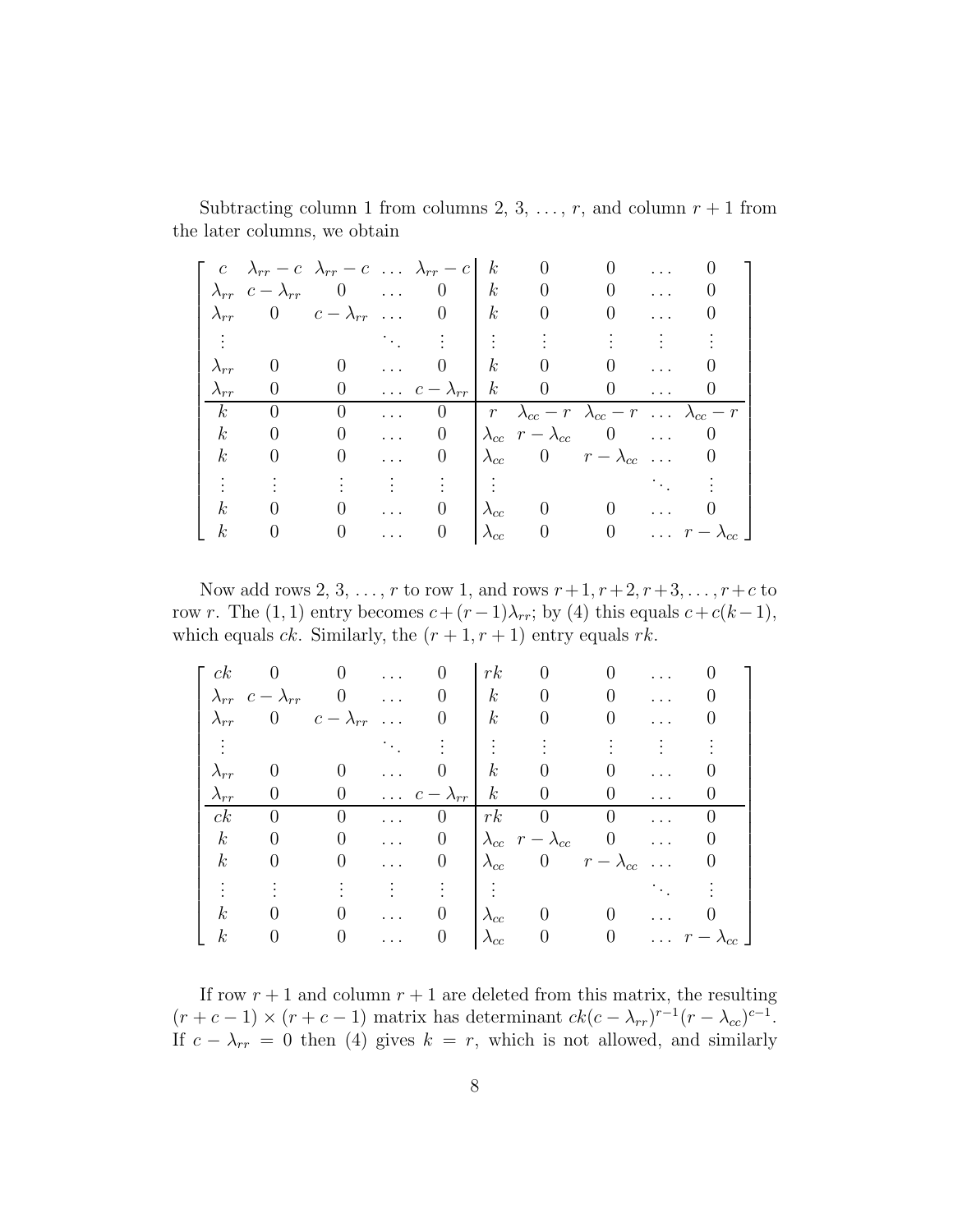$r - \lambda_{cc} = 0$  gives  $k = c$ . So the determinant is non-zero, and the matrix  $AA<sup>T</sup>$ has rank at least  $r + c - 1$ . But rows 1 and  $r + 1$  are identical, so  $AA<sup>T</sup>$  cannot have rank  $r + c$ . So it has rank  $r + c - 1$ , as required.

*Question: can we ever get*  $v < r + c - 1$  *in a* **double** *array?* 

#### **4 Balanced grids**

We now introduce another type of binary row-column design. Its relevance will be seen in Section 6.

Suppose  $\mathcal G$  is any binary row-column design. We shall define  $\mu_{xy}$  to be the number of times that elements *x* and *y* occur in the same row or column of  $\mathcal{G}$ . In other words, if there are  $r_1$  rows that contain both x and y, and  $c_1$ columns that contain them both, then  $\mu_{xy} = r_1 + c_1$ . A binary row-column design will be called a *balanced grid* if there is a constant  $\mu$  such that  $\mu_{xy} = \mu$ for every *x* and *y*.

**Theorem 4.1** *An*  $r \times c$  *balanced grid based on v symbols satisfies* 

$$
\mu = \frac{rc(r + c - 2)}{v(v - 1)};
$$
\n(11)

*moreover, it will be equireplicate, with replication number*

$$
k = \frac{rc}{v}.\tag{12}
$$

**Proof.** Suppose  $\mathcal{G}$  is an  $r \times c$  balanced grid based on the *v*-set *V*. Each of the  $\binom{v}{2}$  pairs of elements of *V* occur  $\mu$  times amongst the *r* rows and *c* columns of  $G$ . Each row covers  $\binom{c}{2}$ ) pairs, and each column  $\binom{r}{2}$ pairs. Hence

$$
\binom{v}{2}\mu = r\binom{c}{2} + c\binom{r}{2},
$$

and the first result follows.

Now select an arbitrary fixed element *x* of *V*; suppose *x* occurs  $k[x]$  times in *G*. Consider the pairs of the form  $\{x, y\}$  where  $y \in V \setminus \{x\}$ . If *x* appears in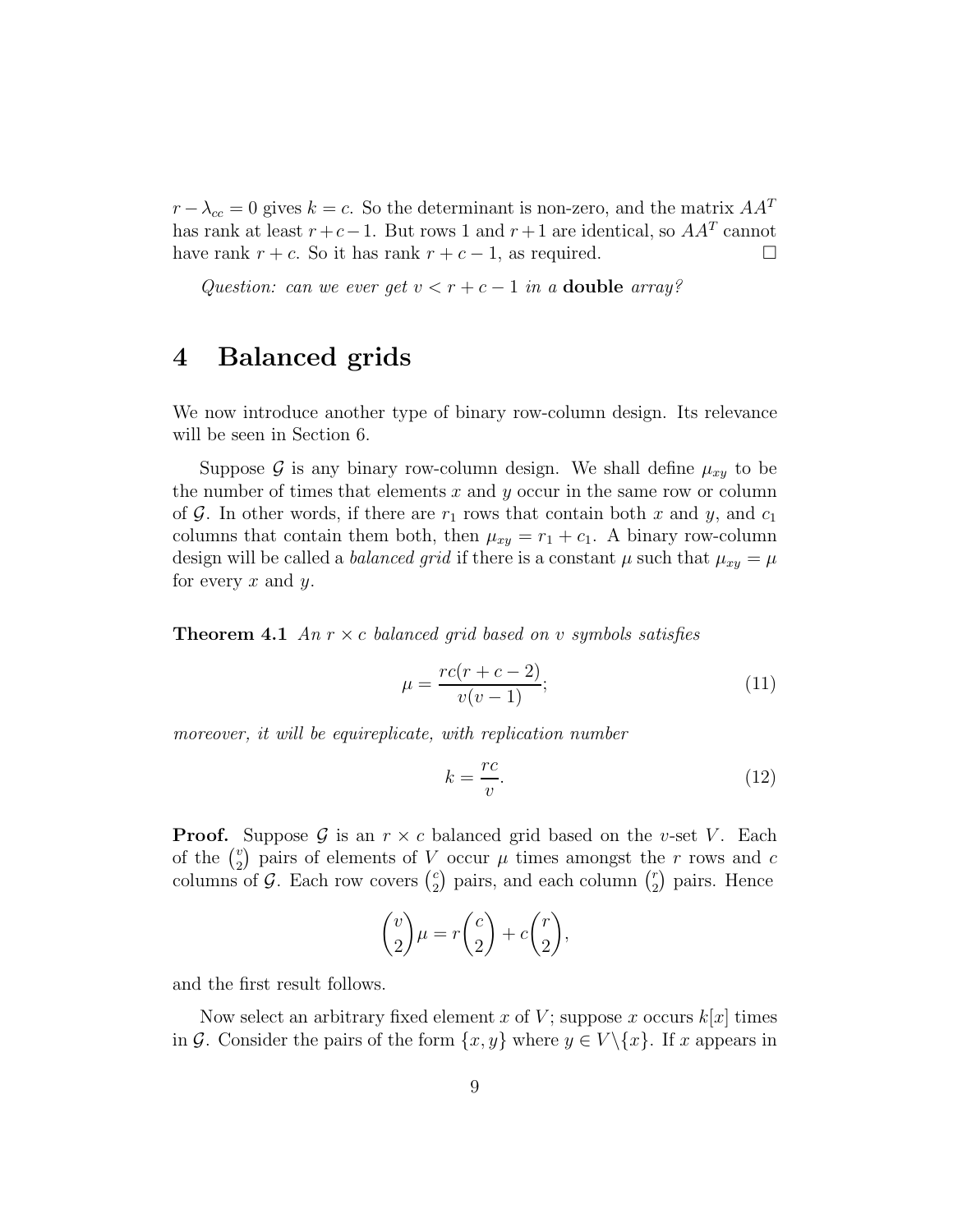the (*i, j*) cell, *r−*1 such pairs arise in column *j* and *c−*1 in row *i*, for a total of  $r+c-2$  pairs. So there are  $(r+c-2)k[x]$  such pairs in total. But clearly there are  $v - 1$  pairs of the form  $\{x, y\}$  for a given *x*, so  $k[x](r + c - 2) = \mu(v - 1)$ . Therefore  $k[x]$  is constant,  $k$  say, independent of  $x$ , and  $k = \frac{rc}{v}$  from (3).  $\Box$ 

In view of the above result, we shall denote such a balanced grid by

$$
BG(v, k, \mu : r \times c).
$$

The trivial cases of balanced grids are similar to those we have seen before. In the case  $c = v$ , a balanced grid is a Youden square. It will have  $r = k$ ; a  $BG(v, k, \mu : k \times v)$  exists if and only if there is a  $(v, k, \mu - k)$ -*SBIBD*. The case  $c = r = v$  is a Latin square, and has  $k = v, \mu = 2v$ .

**Theorem 4.2** *Any balanced grid*  $BG(v, k, \mu : r \times c)$  *satisfies*  $v \leq r + c - 1$ *.* 

**Proof.** Suppose G is a  $BG(v, k, \mu : r \times c)$ . We define two  $(0, 1)$ -matrices: R is the  $r \times v$  matrix with  $r_{ij} = 1$  if *j* occurs in row *i* of  $\mathcal{G}$  and 0 otherwise. Each row of *R* has *c* entries 1 and each column has *k* 1's. Similarly, *C* is the  $c \times v$  matrix with  $c_{ij} = 1$  if *j* occurs in column *i* of *G* and 0 otherwise. Each row of *C* has *r* entries 1 and each column has *k* 1's.

Now consider the matrix  $(r + c) \times v$  matrix *A*, defined by

$$
A = \begin{bmatrix} R \\ C \end{bmatrix}.
$$

 $A<sup>T</sup> = [R<sup>T</sup> C<sup>T</sup>]$  and  $A<sup>T</sup>A = [R<sup>T</sup>R + C<sup>T</sup>C]$ . Since *G* is a balanced grid we have  $\overline{1}$  $\overline{1}$ 

$$
A^T A = \left[\begin{array}{cccc} 2k & \mu & \mu & \mu & \dots & \mu \\ \mu & 2k & \mu & \mu & \dots & \mu \\ \mu & \mu & 2k & \mu & \dots & \mu \\ \vdots & \vdots & \ddots & \vdots & \vdots \\ \mu & \mu & \mu & \dots & 2k \end{array}\right].
$$

This *v × v* matrix has determinant

$$
(2k - \mu)^{v-1}(v\mu - \mu + 2k).
$$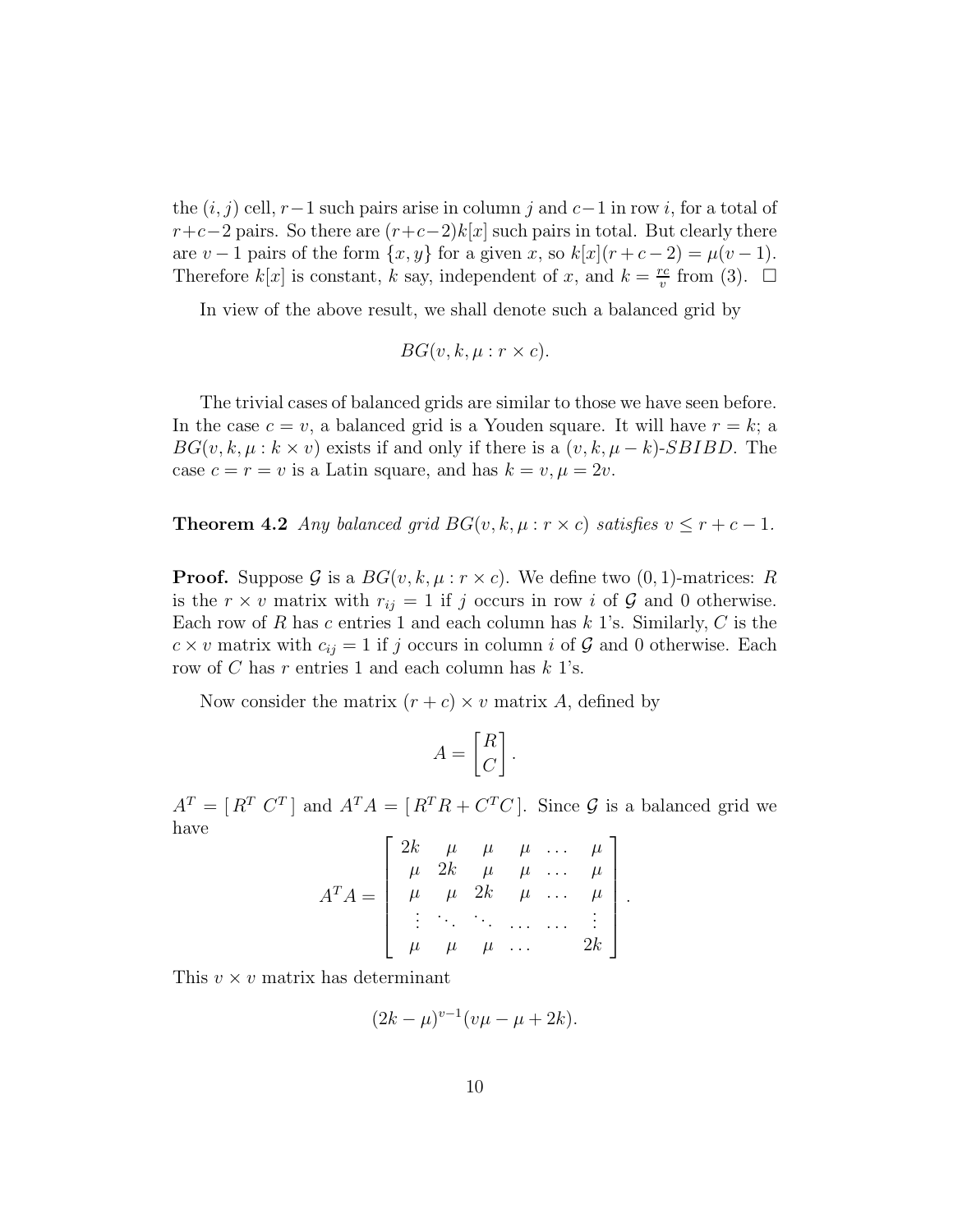Suppose the determinant is zero. If  $(2k - \mu) = 0$ , then from Theorem 4.1 we know that  $\mu = k \frac{r+c-2}{v-1}$ , so  $\frac{r+c-2}{v-1} = 2$  and  $v = \frac{r+c}{2} \leq r + c - 1$ , and the Theorem is true in this case. On the other hand, if  $v\mu - \mu + 2k = 0$ , then  $\mu = \frac{-2k}{v-1} < 0$ , which is impossible.

Hence we need only consider the case where *A* is non-singular. So

$$
v = \text{rank}(A^T A) \le \text{rank}(A) \le r + c.
$$

We need to eliminate the possibility  $v = r + c$ .

If  $v = r + c$  then from (11) and (12),

$$
\mu = \frac{rc(r + c - 2)}{(r + c)(r + c - 1)}
$$
 and  $k = \frac{rc}{(r + c)}$ ,

and both these quantities are integers.

Now the greatest common divisor of  $(r + c - 1)$  and  $(r + c - 2)$  is 1, so the first equality tells us that  $(r + c - 1)$  must divide *rc*. As  $(r + c - 1)$  and  $(r + c)$  are coprime, and each divides *rc*, so their product divides *rc*. But

$$
r^2 + c^2 > r + c \Rightarrow r^2 + c^2 - r - c > 0
$$
  

$$
\Rightarrow r^2 + c^2 - r - c + 2rc > 2rc
$$
  

$$
\Rightarrow (r + c)(r + c - 1) > 2rc > rc,
$$

a contradiction.  $\Box$ 

(The above proof fails in the trivial case  $r = c = 1$ , but even there the Theorem is true.)

#### **5** Triple arrays with  $v = r + c - 1$ *.*

In the case  $v = r + c - 1$ , all parameters of a triple array can be determined from  $v, r$  and  $\lambda_{cc}$ , using Theorems 2.2 and 3.1. Agrawal [1] gave a method that started from a  $(v + 1, r, \lambda_{cc})$ -*SBIBD* and constructed a  $TA(v, k, \lambda_{rr}, \lambda_{cc}, k$ :  $r \times c$ ). He could not prove that it always worked, but found it to provide the required array in every case he tried, provided  $r - \lambda_{cc} > 2$ .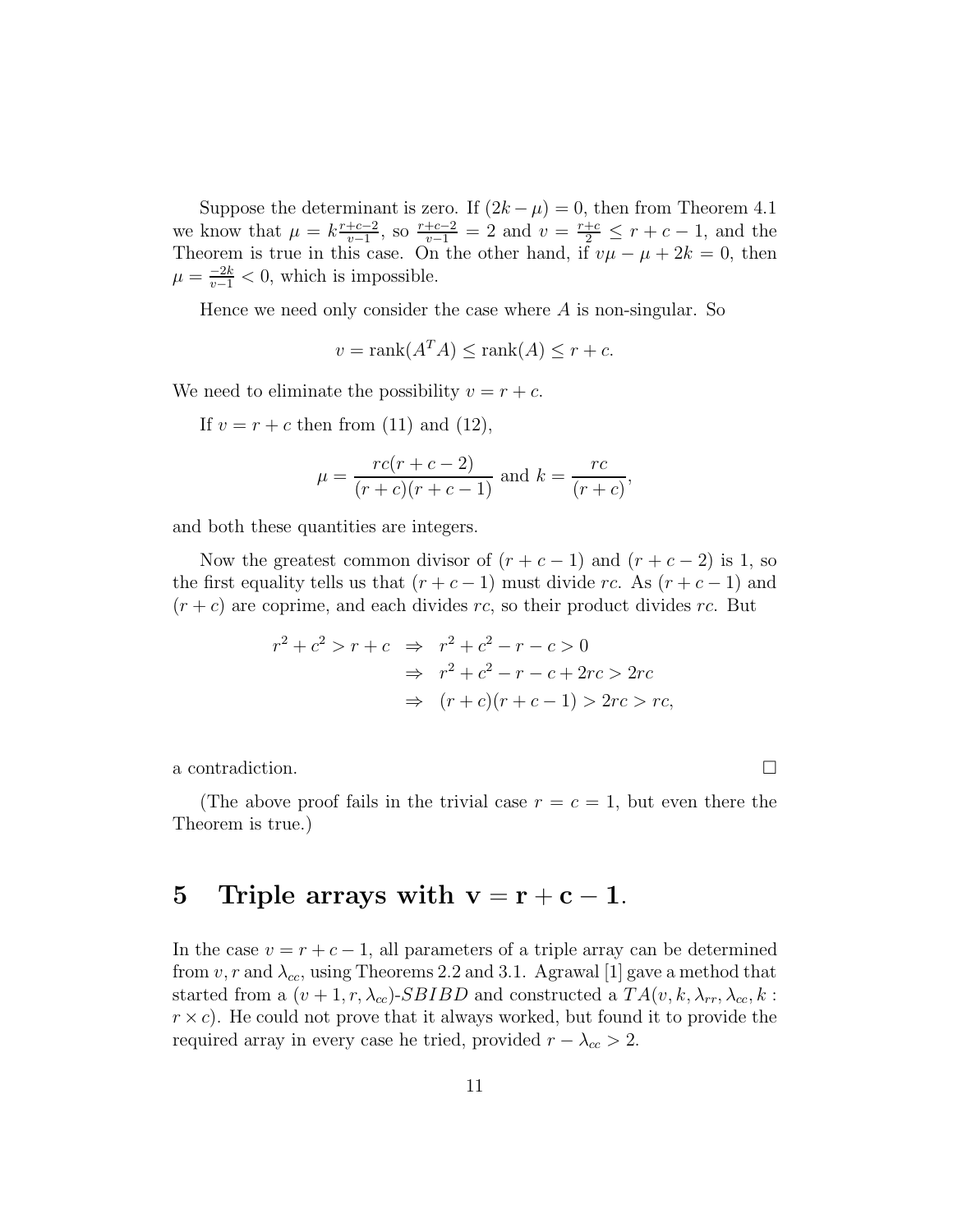Agrawal's construction can be expressed as follows. Suppose the blocks of a  $(v+1, r, \lambda_{cc})$ -*SBIBD* are  $B_0, B_1, \ldots, B_v$ , and suppose the elements of  $B_0$  are labeled  $e_1, e_2, \ldots, e_r$ . Denote the elements of the complement of  $B_0$  by  $f_1, f_2, \ldots, f_c$  (this is the correct number of elements, because  $v = r + c - 1$ .) Construct an array whose  $(i, j)$  entry is the  $(r - \lambda_{cc})$ -set  $S_{ij} = \{h : e_i \notin$  $B_h, f_j \in B_h$ . Then the  $(i, j)$  entry of the triple array *A* is an element of  $S_{i,j}$ , and the rows and the columns of *A* contain no repetitions.

Subsequently Raghavarao and Nageswarerao [12] claimed to prove that the method always works, but we have pointed out [20] that their proof is faulty. So we have

**Conjecture** [1, 12] If there is a  $(v+1, r, \lambda_{cc})$ -*SBIBD* with  $r - \lambda_{cc} > 2$  then there is a  $TA(v, k, \lambda_r, \lambda_{cc}, k : r \times c)$  with  $v = r + c - 1$ .

We shall now prove the converse of this Conjecture: the existence of the triple array implies the existence of the symmetric balanced incomplete block design.

**Lemma 5.1** *Suppose A is a TA*(*v, k,*  $\lambda_{rr}, \lambda_{cc}, \lambda_{rc} : r \times c$ *) <i>with*  $v = r + c - 1$ *. Then*

$$
\lambda_{cc} = r - \lambda_{rc} = v - 2c + \lambda_{rr} + 1. \tag{13}
$$

**Proof.** From the data and (3) we have

$$
rc = vk = (r + c - 1)k = rk + (c - 1)k,
$$

so

$$
r(c-1) = r(k-1) + (c-1)k,
$$

and, using  $(5)$ ,

$$
r = \frac{r(k-1)}{c-1} + k = \lambda_{cc} + \lambda_{rc},
$$

giving the first equality.

For the second equality, notice that

$$
\lambda_{cc} - \lambda_{rr} = (r - \lambda_{rc}) - \frac{c(k-1)}{r-1} \text{ (from (4))}
$$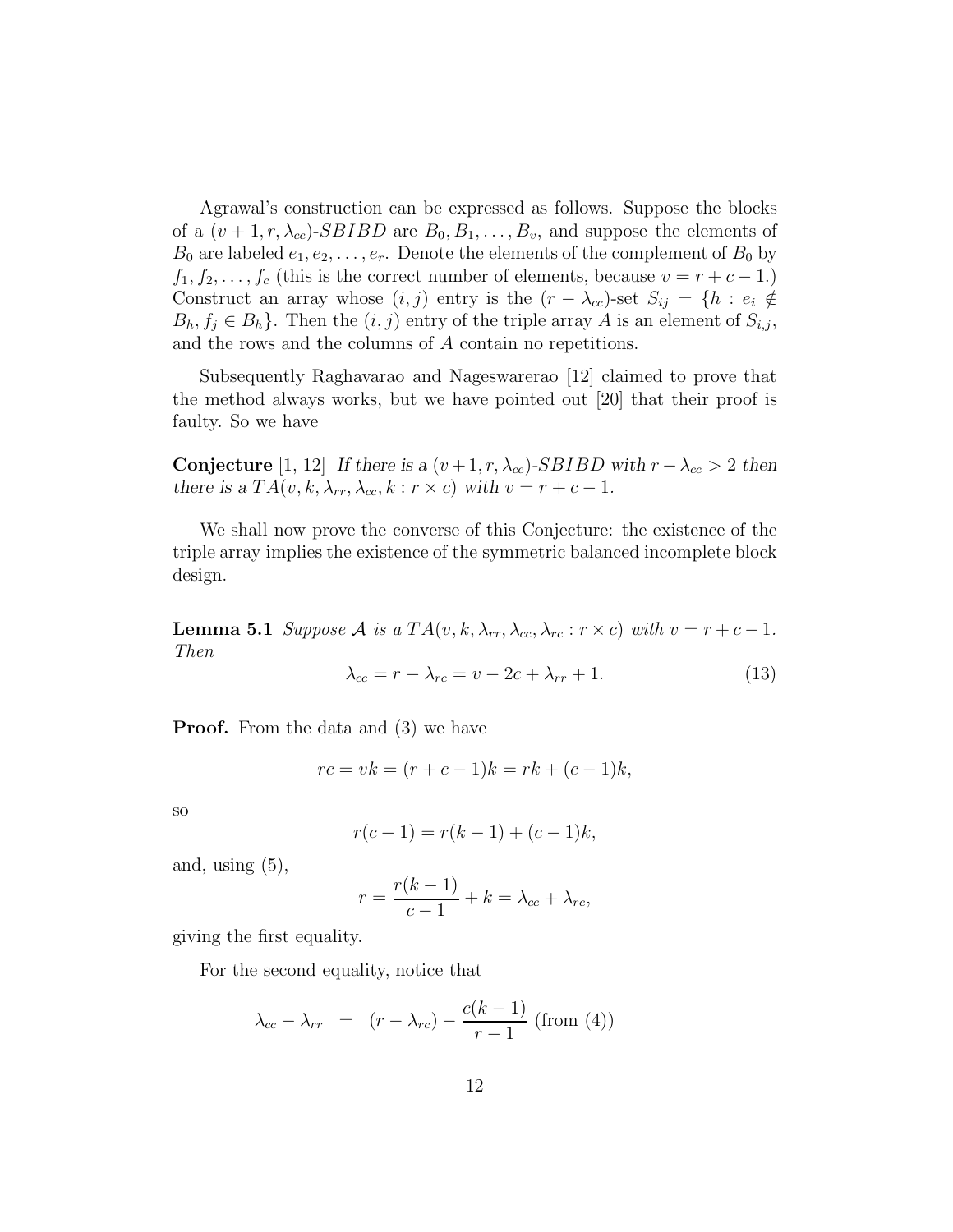$$
= (r-k) - \frac{c(k-1)}{r-1}
$$
  
\n
$$
= \frac{(r-k)(r-1) - c(k-1)}{r-1}
$$
  
\n
$$
= \frac{r(r-1) - k(r+c-1) + c}{r-1}
$$
  
\n
$$
= \frac{r(r-1) - kv + c}{r-1}
$$
  
\n
$$
= \frac{r(r-1) - rc + c}{r-1} \text{ (from (3))}
$$
  
\n
$$
= r - c = r + c - 1 - 2c + 1 = v - 2c + 1.
$$

Notice that the first equality can be written as  $k = r - \lambda_{cc}$ , in view of the fact that  $\lambda_{rc} = k$ .

**Theorem 5.2** *Suppose A is a*  $TA(v, k, \lambda_{rr}, \lambda_{cc}, \lambda_{rc} : r \times c)$  *with*  $v = r + \lambda_{rc}$ *c −* 1*. Then there exists a symmetric balanced incomplete block design with parameters*

$$
(v+1,r,\lambda_{cc}).\t\t(14)
$$

**Proof.** Label the rows and columns of  $A$  as  $R_1, R_2, \ldots, R_r$  and  $C_1, C_2, \ldots, C_c$ respectively. Let  $P$  denote the set  $\{R_1, R_2, \ldots, R_r, C_1, C_2, \ldots, C_c\}$ . Then  $|\mathcal{P}| = r + c = v + 1$ . We construct a design with treatment set  $\mathcal{P}$ .

The *i*-th block of the  $BIBD<sub>C</sub>$ ,  $\overline{B}_i$  say, consists of those  $C_i$  that contain entry *i*. We extend  $\overline{B}_i$  to a block  $B_i$  as follows:

$$
B_i = \overline{B}_i \cup \{ R_j : i \notin R_j \}.
$$

Since *i* belongs to *k* rows, it is missing from  $r - k$  rows, so  $|B_i| = k +$  $(r - k) = r$ . So we have *v* blocks of size *r*. We add one further block,  $B_0 = \{R_1, R_2, \ldots, R_r\}.$ 

The pair  $C_iC_j$  occurs  $\lambda_{cc}$  times among the blocks  $\overline{B}_i$  so it occurs  $\lambda_{cc}$  times among the blocks  $B_i$ . The pair  $C_j R_t$  occurs in  $B_i$  if and only if *i* is in column *j* and not in row *t*. Since column *j* intersects row *t* in  $\lambda_{rc}$  elements, it follows that  $C_i R_t$  occurs  $r - \lambda_{rc}$  times; by Lemma 5.1, that is  $\lambda_{cc}$  times. The pair  $R_jR_t$  occurs in  $B_i$  if and only if *i* does not occur in row *j* and does not occur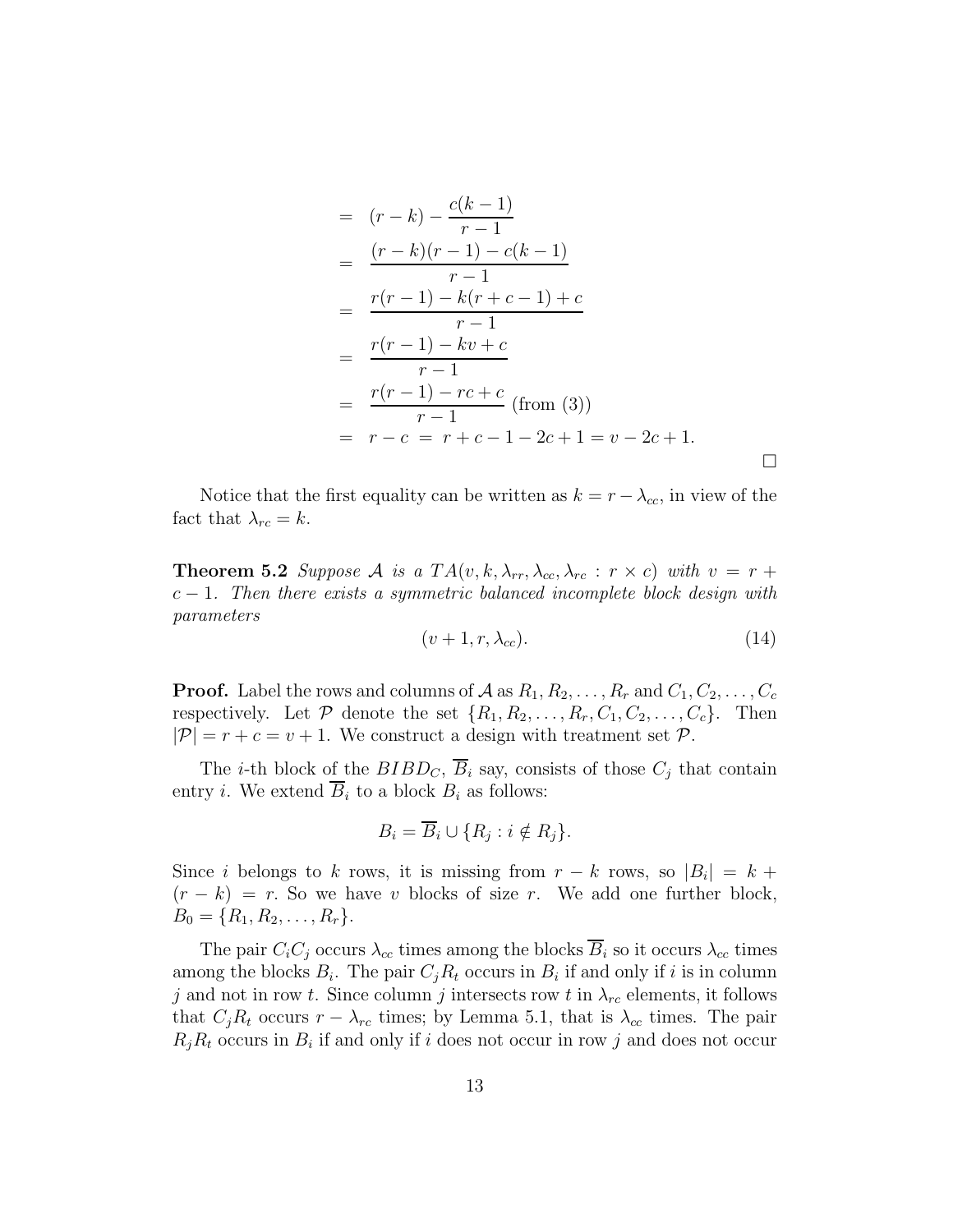in row *t*. Since those rows intersect in  $\lambda_{rr}$  places, we see that  $R_iR_t$  occurs in  $v-2c+\lambda_{rr}$  of the  $B_i$ . It also occurs in  $B_0$ . So it occurs in  $\lambda_{cc} = v-2c+\lambda_{rr}+1$ blocks (using Lemma 5.1 again). So the design is balanced, with the required  $\Box$  parameters.

#### **6 Relations between the arrays**

It will be convenient to denote the symmetric design (14) by *B*, and to let *A* be a triple array with  $v = r + c - 1$  that gives rise to *B* as described in Theorem 5.2.

Working back through the proof of Theorem 5.2, we observe that the *BIBD<sub>C</sub>* of the triple array is the residual design of  $\beta$  modulo the block  $B_0$ , and the  $BIBD_R$  is the complement of the derived design modulo  $B_0$ .

Two symbols *x* and *y* both occur in column *j* of *A* if and only if blocks  $\overline{B}_x$  and  $\overline{B}_y$  of the  $BIBD_C$  contain the common element *j*. So *x* and *y* will occur together in  $|\overline{B}_x \cap \overline{B}_y|$  columns. Now  $\overline{B}_x \cap \overline{B}_y$  consists of those elements of  $B_x \cap B_y$  that do not belong to  $B_0$ , so

$$
\begin{aligned}\n|\overline{B}_x \cap \overline{B}_y| &= |B_x \cap B_y| - |B_x \cap B_y \cap B_0| \\
&= \lambda_{cc} - |B_x \cap B_y \cap B_0|\n\end{aligned} \tag{15}
$$

Symbols *x* and *y* both occur in row *i* of *A* if and only if blocks *x* and *y* of the  $BIBD_R$  contain the common element *i*. Those blocks are  $B_0 \setminus B_x$  and  $B_0 \backslash B_y$ , and

$$
|(B_0 \setminus B_x) \cap (B_0 \setminus B_y)| = |B_0| - |B_0 \cap B_x| - |B_0 \cap B_y| + |B_x \cap B_y \cap B_0|
$$
  
=  $r - 2\lambda_{cc} + |B_x \cap B_y \cap B_0|$ . (16)

Combining (15) and (16), we see that *x* and *y* occur together  $r - \lambda_{cc} = k$ times in the rows and columns of *A*. We have proven:

**Theorem 6.1** *Any*  $TA(r+c-1, k, \lambda_{rr}, \lambda_{cc}, k : r \times c)$  *is a*  $BG(r+c-1, k, k : r \times c)$  $r \times c$ ).

The converse is certainly not true; we have found (computationally) large numbers of balanced grids with  $v = r + c - 1$  that are not triple arrays, even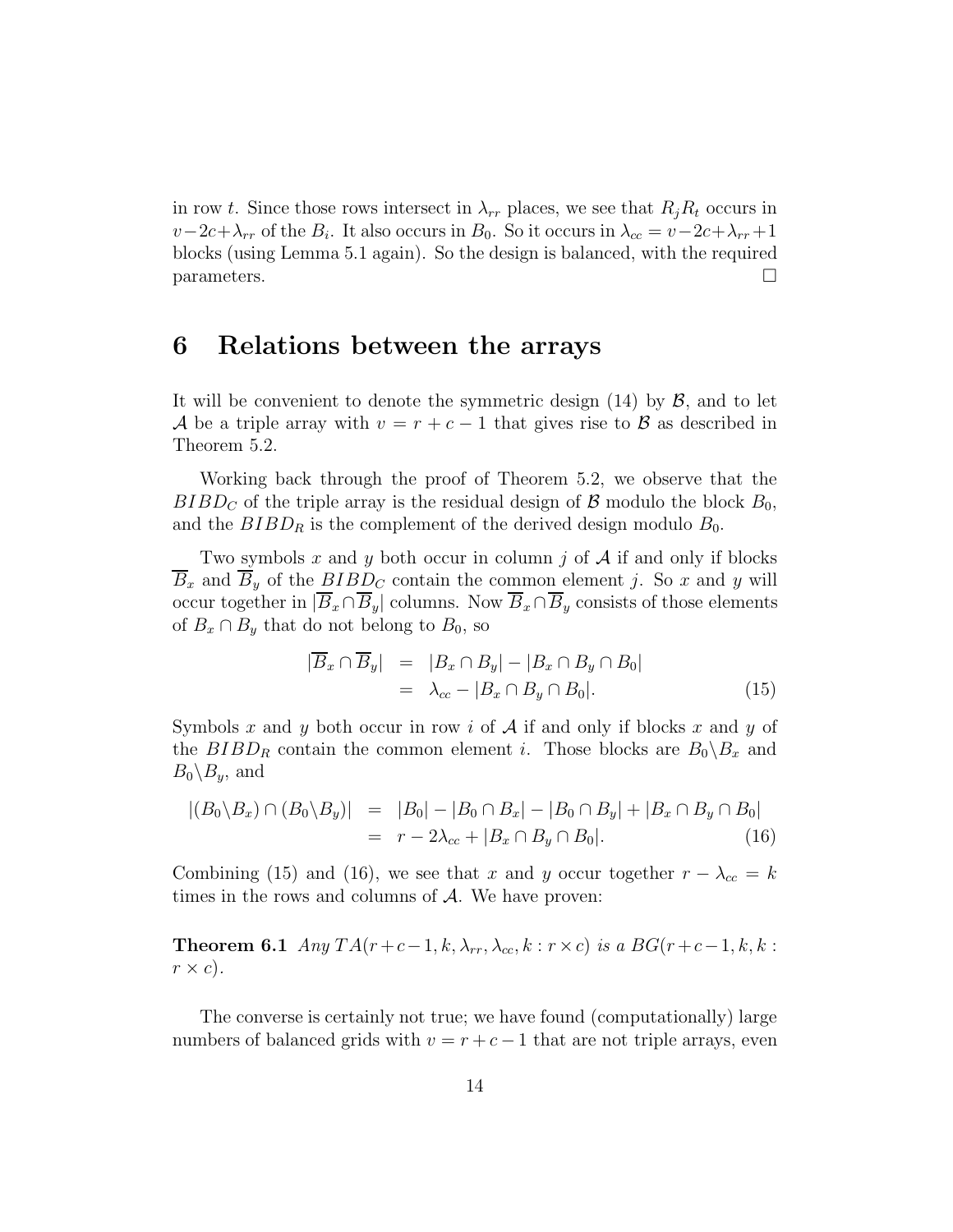at size  $5 \times 6$ . However, we have not found a case where the balanced grid is a double array but not a triple array. So we ask:

*If A is a double array and a balanced grid, is it necessarily a triple array? Is this true in the particular case*  $v = r + c - 1$ ?

If a balanced grid satisfies  $v = r + c - 1$ , then (11) and (12) give  $\mu = k$ .

## **7 The existence of balanced incomplete block designs**

Although many constructions for balanced incomplete block designs are known, the existence of a design with given parameters is nearly always undecided. Apart from the necessary conditions (1) and (2), the only general nonexistence result is the Bruck-Ryser-Chowla Theorem:

**Theorem 7.1** [4, 5, 13] If there exists a symmetric balanced incomplete block design with parameters  $(v, k, \lambda)$ , then:

- (i) if *v* is even,  $k \lambda$  must be a perfect square;
- (ii) if *v* is odd, there must exist integers  $x, y$ , and  $z$ , not all zero, such that

$$
x^{2} = (k - \lambda)y^{2} + (-1)^{(v-1)/2}\lambda z^{2}.
$$

There is an extension to some residual designs:

**Theorem 7.2** [6, 14, 15] Suppose *D* is a balanced incomplete block design with parameters  $(v - k, v - 1, k, k - \lambda, \lambda)$ .

- (i) If  $\lambda = 1$  or  $\lambda = 2$ , there is a  $(v, k, \lambda)$ -design of which *D* is the residual.
- (ii) There is a number  $f(\lambda)$ , depending only on  $\lambda$ , such that if  $k \ge f(\lambda)$ , there is a  $(v, k, \lambda)$ -design of which *D* is the residual.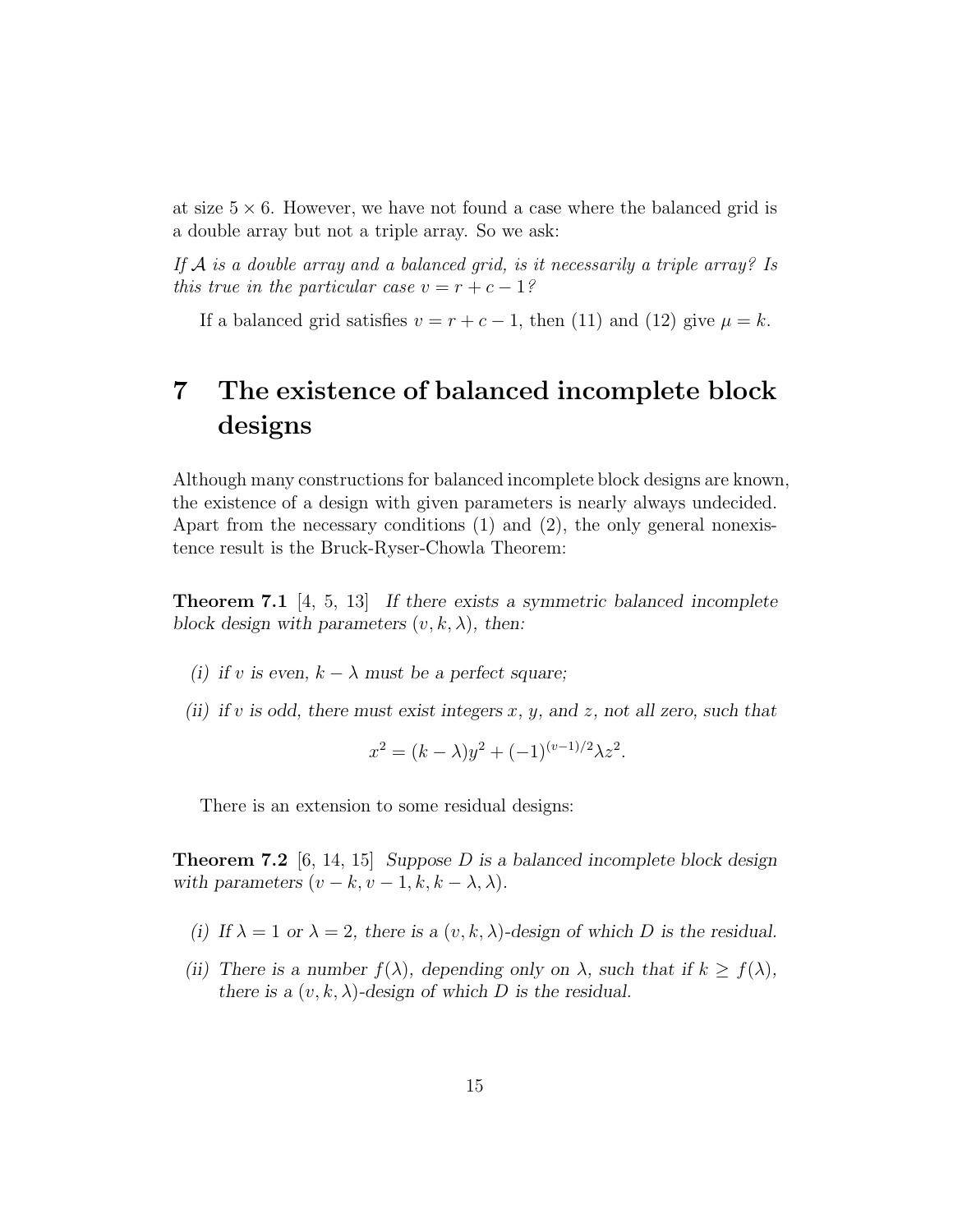(The number  $f(\lambda)$  grows rapidly with  $\lambda$ . The original bound for  $f(\lambda)$ , found in  $[14, 15]$ , has been improved (see  $[8, 7]$ ), but the best known bound is still quartic.)

A balanced incomplete block design is called *quasi-residual* if its parameters are the parameters of a residual design but the design is not the residual of any symmetric balanced incomplete block design. So Theorem 7.2 gives a restriction on the existence of quasi-residual designs.

Theorems 5.2 and 7.1 combine to show that certain triple arrays are impossible. For example, there is no (22*,* 7*,* 2)-*SBIBD*, so there can be no  $TA(21, 5, 10, 2, 5:7 \times 15)$ . Theorem 7.2 can also be used to show that some double arrays are impossible. For example, the nonexistence of a symmetric (22*,* 7*,* 2)-*SBIBD* implies that there is no (15*,* 21*,* 7*,* 5*,* 2)-*BIBD*; so a  $DA(21, 5, 10, 2:7 \times 15)$  is impossible (the impossible parameters are those required for its  $BIBD<sub>C</sub>$ .

We were interested in parameters such that a  $BIBD<sub>R</sub>$  and a  $BIBD<sub>C</sub>$  are feasible, but the corresponding symmetric balanced incomplete block design does not exist. Such parameters may well be numerous, but few are known. Most known quasi-residual designs have the same parameters as known residual designs. For example, the first reported quasi-residual design, found by Bhattacharya [3], has parameters (16*,* 24*,* 9*,* 6*,* 3). Although it cannot be embedded in a (25*,* 9*,* 3)-*SBIBD*, such *SBIBD*s exist. Among quasi-residual designs, many have the parameters of the residual of the complement of a non-existent projective plane, and consequently the corresponding  $BIBD<sub>R</sub>$ is impossible.

One possible candidate was discovered by van Lint, Tonchev and Landgev [18]. It has parameters (28*,* 42*,* 15*,* 10*,* 5), the residual parameters of the impossible  $(43, 15, 5)$ -*SBIBD*. If it is the  $BIBD<sub>C</sub>$  of a double array, then the  $BIBD_R$  would be a  $(15, 42, 28, 10, 18)$ - $BIBD$ , which also exists. We very quickly found a  $DA(42, 10, 18, 5 : 15 \times 28)$ , which is exhibited in Appendix A.

Another interesting question is this: does there exist a double array that cannot be transformed into a triple array by any permutations of the elements within its columns, even though a triple array with the desired parameters exists? The answer is in the affirmative. We have discovered a double array  $DA(24, 6, 10, 3:9 \times 16)$  whose  $BIBD<sub>C</sub>$  is the  $(16, 24, 9, 6, 3)$ - $BIBD$  given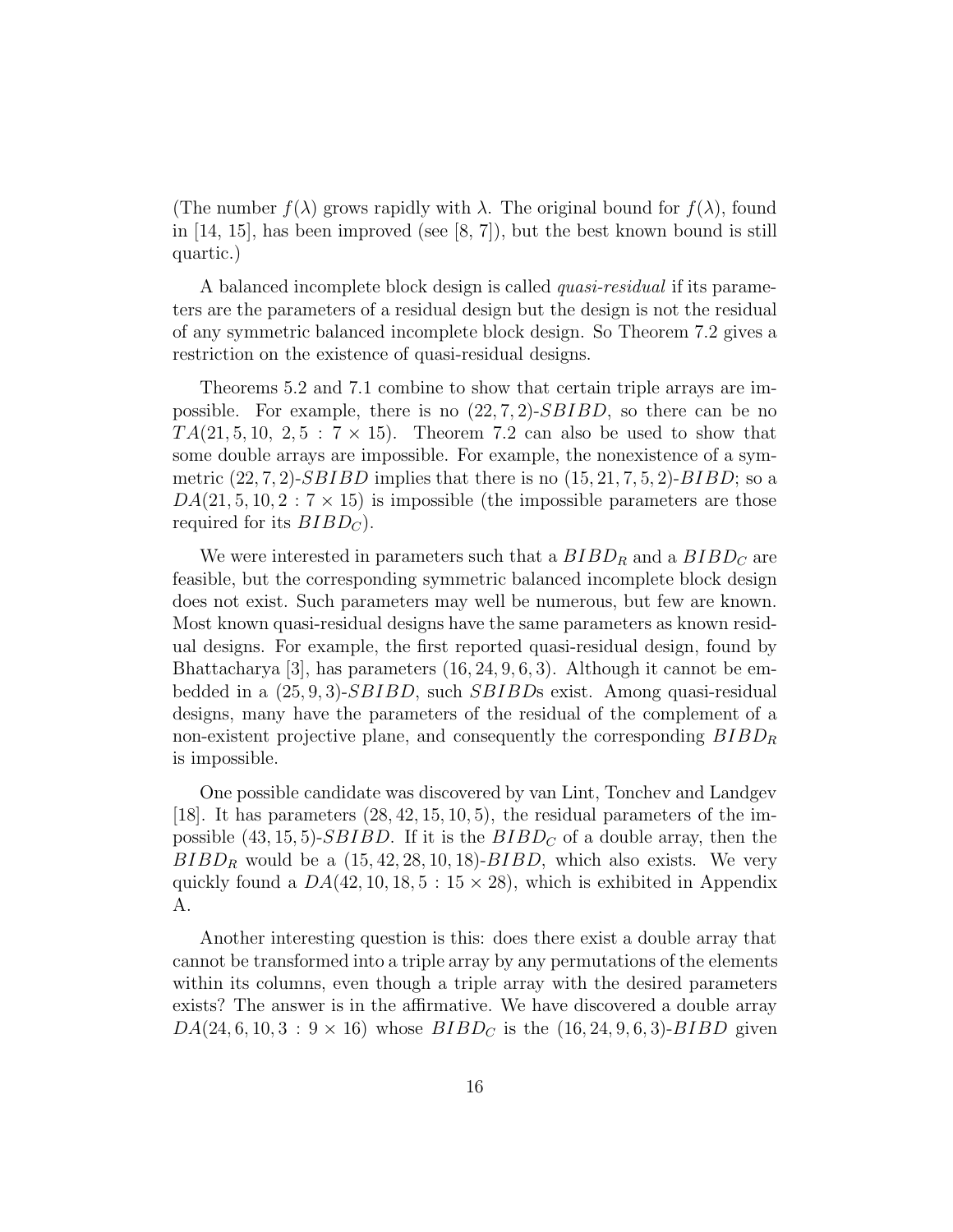by Bhattacharya [3], who proved that this design could not be embedded in any (25*,* 9*,* 3)-*SBIBD*. The double array is also shown in Appendix A. (In fact, many double arrays can be constructed from Bhattacharya's design). The non-embeddability of the  $BIBD<sub>C</sub>$  means that this cannot be made into a triple array by any permutations of the elements within the columns, but a  $TA(24, 6, 10, 3, 6:9 \times 16)$  is exhibited by Agrawal [1].

#### **8 Triple arrays balanced for intersection**

In any triple array, the *rc* sets formed by intersecting the supports of rows with columns are all sets of size  $k$ , and each element occurs in  $k^2$  of them. One might ask whether these sets might ever form a balanced incomplete block design. The triple array  $TA(r, k, \lambda_{rr}, \lambda_{cc}, k : r \times c)$  (7) actually has this property, and its intersections form a (10*,* 30*,* 9*,* 3*,* 2)-*BIBD*. But this is the only case so far discovered.

If there is a triple array whose row-column intersections are balanced, then those intersections form a  $(v, rc, k^2, k, \lambda')$ -*BIBD*, where from (2)

$$
\lambda' = k^2(k-1)/(v-1).
$$

The requirement that  $\lambda'$  be an integer turns out to be very restrictive. A search up to  $r = 100$  found only 16 sets of parameters satisfying (1) and (1) for which  $\lambda'$  was integral, and in 11 of these cases the existence of the corresponding symmetric balanced incomplete block design, guaranteed by Theorem 5.2, is impossible because of Theorem 7.1. (For example, the parameters work for a *T A*(21*,* 5*,* 10*,* 2*,* 5:7*×*15), but there is no (22*,* 7*,* 2)-*SBIBD*, so no such triple array exists.)

The smallest symmetric designs that could give row-column intersection balanced triple arrays are  $(11, 5, 2)$ , which gives the design  $(7)$ ,  $(56, 11, 2)$ and (66, 26, 10). In the other two cases with  $r \le 100$ , namely (149, 37, 9) and (569*,* 72*,* 9), no symmetric balanced incomplete block design is known. We have constructed a triple array from a (56*,* 11*,* 2)-*SBIBD*, but it does not have the row-column intersection balance property.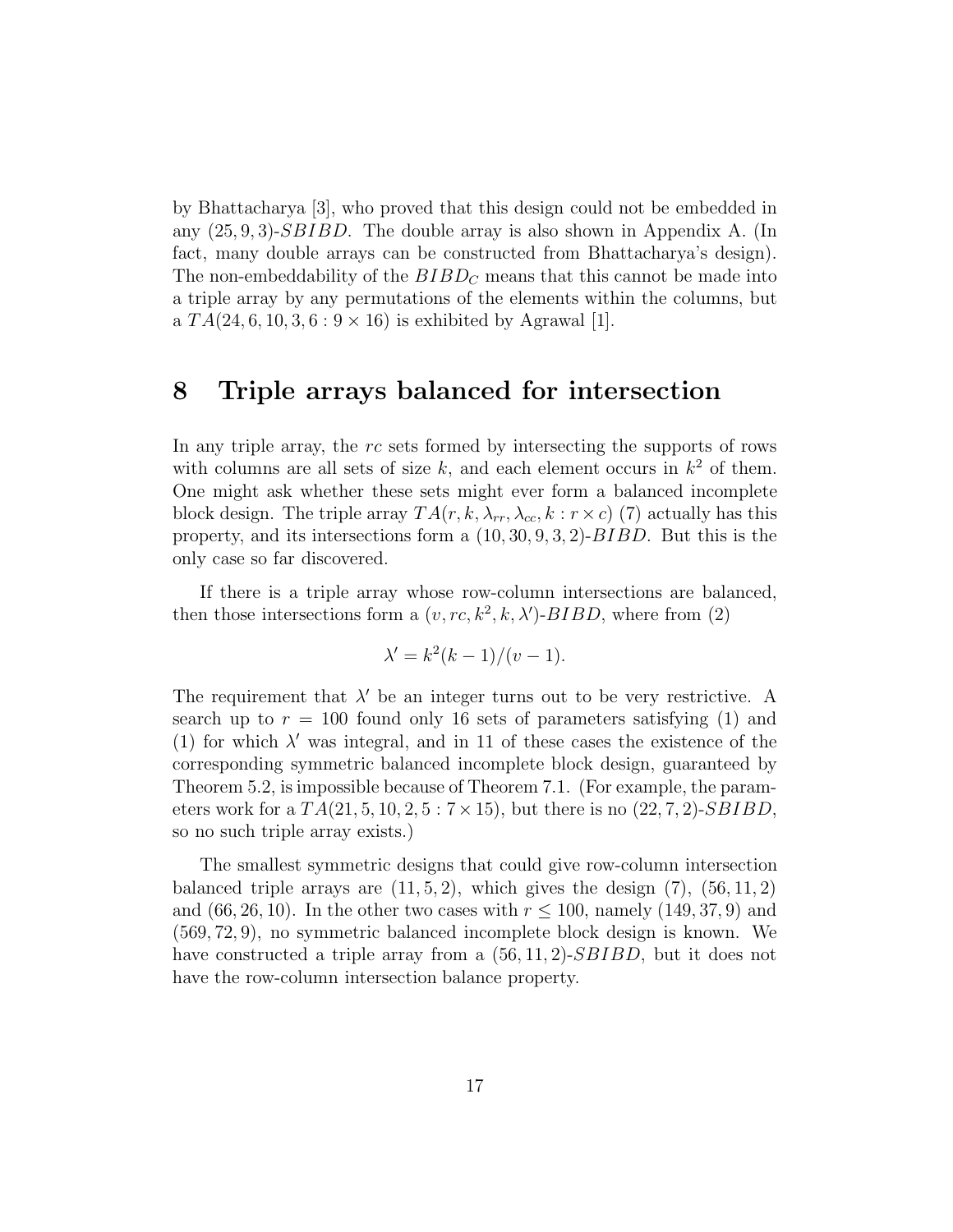#### **9 Trivial cases of triple arrays**

In this section we discuss triple arrays whose existence is a direct consequence of their parameters. These trivial cases include triple arrays with  $k = 1, r = 1$ and  $k = r$ .

If  $k = 1$ , then every element occurs exactly once in the triple array, so  $v = rc$ . Distinct rows or columns will have no common members, and any row and column have intersection size 1. So the array is a  $TA(re, 1, 0, 0, 1 : r \times c)$ . Such a triple array exists for all *r* and *c*.

If  $r = 1$  then the array consists of a single row. Clearly  $v = c$  and  $k = 1$ ; this case is a subcase of the one discussed in the preceding paragraph.

When  $k = r$ , every symbol in any column must also belong to any row. So every symbol occurs in every row, and  $c = v$ . The array, a  $TA(v, k, v, \lambda, k)$ :  $k \times v$ , will be a Youden square, and as noted previously it will exist if and only if a  $(v, k, \lambda)$ -*SBIBD* exists.

#### **10** Double and triple arrays with  $v > r + c - 1$

Until recently, many researchers thought that there could be no triple array with  $v > r + c - 1$ . However, we have constructed a  $TA(35, 3, 5, 1, 3:7 \times 15)$ (the array is presented in Appendix B). This example is very important, as it fills the gap in Table 1 of [11].

In Table 4, below, we list the parameters of possible small triple arrays with  $v > r + c - 1$ .

In each case, one can of course ask whether a double array exists. In particular, we found a *DA*(63*,* 5*,* 6*,* 3 : 15*×*21) and a *DA*(99*,* 5*,* 18*,* 1 : 11*×*45), which are shown in Appendix A.

#### **11 Small arrays**

Double and triple arrays and balanced grids with row or column size 1 are all trivial. If  $r = 2$ , the equireplicate property means that either  $v = c$ , a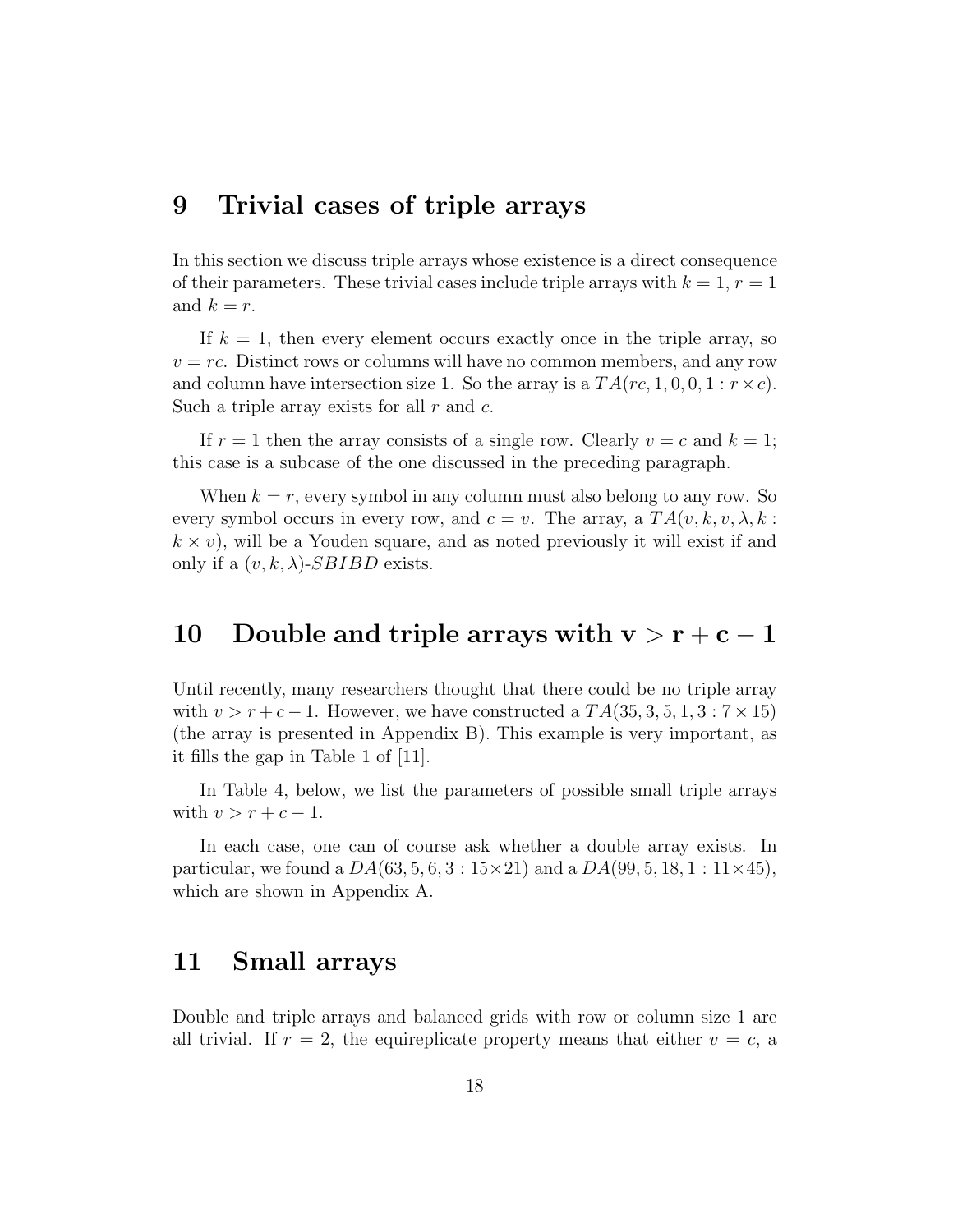trivial case, or  $v = 2c$  and  $k = 1$ , again trivial (and similarly, of course, for  $c = 2$ . It is easy to see that no balanced grid with  $r = 2$  can exist.

The case  $r = 3$  is interesting. The equation  $vk = rc$  and the non-triviality condition  $v > c$  imply  $k < 3$ , so the only non-trivial case is  $k = 2$ . For a double or triple array, equation (5) yields  $c = 4$ , so  $v = 6$ . There is a double array  $DA(6, 2, 2, 1:3 \times 4)$ , for example

|   | 2 | 3 | 4 |  |
|---|---|---|---|--|
| 4 |   | 5 | 6 |  |
| 5 | 3 | 6 | 2 |  |

but no  $TA(6, 2, 2, 1, 2:3 \times 4)$  exists. If a non-trivial balanced grid with  $r = 3$ exists, then equations (11) and (12) imply that  $\mu = \frac{4c+4}{3c-2}$ ; the only solution is  $c = 4, \mu = 2$  and it may be shown by exhaustion that no such grid exists.

We now discuss small non-trivial double and triple arrays.

We saw in Theorem 5.2 that a triple array with  $v = r + c - 1$  exists only if a certain symmetric balanced incomplete block design exists. In Table 1 we list the parameters of triple arrays of this kind with  $r \leq 16$ . The notation A means that the triple array was constructed by Agrawal and appears in [1]. However, it should be noted that a  $TA(10, 3, 3, 2, 3:5 \times 6)$  may be found in  $|9|$  and a  $TA(14, 4, 4, 3, 4:7 \times 8)$  is constructed in [10]. We found it very easy to implement Agrawal's method by computer, and C means that a triple array with the required parameters was constructed by us. Many of these triple arrays can be found in Appendix B; for reasons of space, larger arrays have been omitted, but they are listed at [21]. Preece [11] points out that a  $TA(22, 6, 6, 5, 6: 11 \times 12)$  can be constructed by omitting a factor from a design obtainable by Method 2.6 of [2], but our example was found by computer search.

Table 2 shows the cases (for  $r \leq 16$ ) where the existence of a symmetric design is undecided.

Table 3 lists the parameters of double arrays for those cases with  $v =$  $r + c - 1$  ( $r \le 16$ ) in which a triple array does not exist, the corresponding symmetric design being impossible. In many cases it is also known (from Theorem 7.2) that a  $BIBD<sub>C</sub>$  does not exist, so no  $DA$  is possible; but not always. There is also the one anomalous case, corresponding to the (unique)  $(7, 3, 1)$ -*SBIBD*. Table 4 is a list of parameters with  $v > r + c - 1$ , up to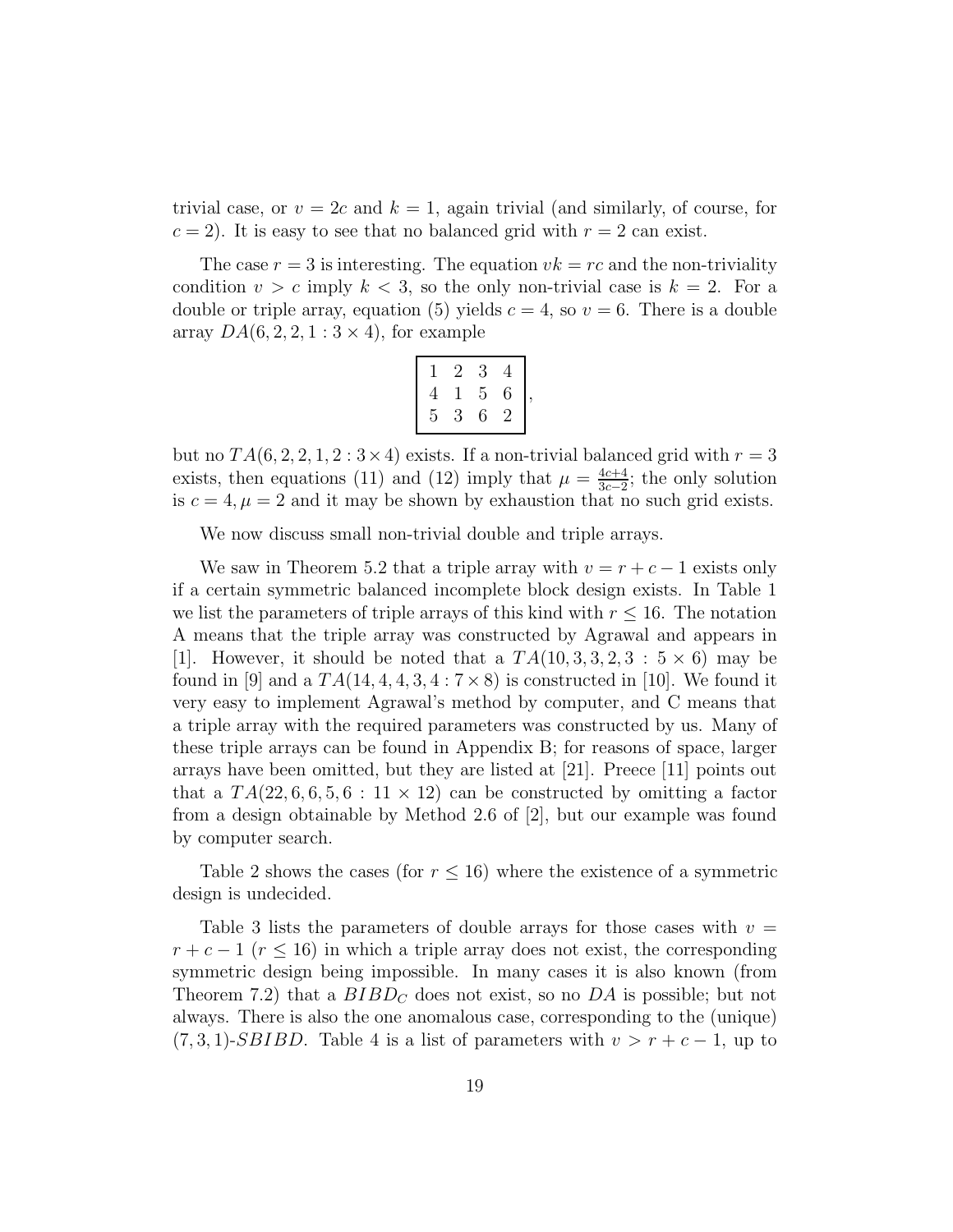| TA                                                           | $BIBD_R$                   | $BIBD_C$                   | SBIBD                  |                  |
|--------------------------------------------------------------|----------------------------|----------------------------|------------------------|------------------|
| $v, k, \lambda_{rr}, \lambda_{cc}, \lambda_{rc}: r \times c$ | $r, v, c, k, \lambda_{rr}$ | $c, v, r, k, \lambda_{cc}$ | $v+1, r, \lambda_{cc}$ |                  |
| $12, 3, 6, 1, 3: 4 \times 9$                                 | 4, 12, 9, 3, 6             | 9, 12, 4, 3, 1             | 13, 4, 1               | $\overline{A}$   |
| $10, 3, 3, 2, 3: 5 \times 6$                                 | 5, 10, 6, 3, 3             | 6, 10, 5, 3, 2             | 11, 5, 2               | $\boldsymbol{A}$ |
| $20, 4, 12, 1, 4: 5 \times 16$                               | 5, 20, 16, 4, 12           | 16, 20, 5, 4, 1            | 21, 5, 1               | A                |
| $15, 4, 6, 2, 4: 6 \times 10$                                | 6, 15, 10, 4, 6            | 10, 15, 6, 4, 2            | 16, 6, 2               | $\rm{A}$         |
| $30, 5, 20, 1, 5 : 6 \times 25$                              | 6, 30, 25, 5, 20           | 25, 30, 6, 5, 1            | 31, 6, 1               | A                |
| $14, 4, 4, 3, 4: 7 \times 8$                                 | 7, 14, 8, 4, 4             | 8, 14, 7, 4, 3             | 15, 7, 3               | $\rm{A}$         |
| $56, 7, 42, 1, 7 : 8 \times 49$                              | 8, 56, 49, 7, 42           | 49, 56, 8, 7, 1            | 57, 8, 1               | $\rm C$          |
| $18, 5, 5, 4, 5: 9 \times 10$                                | 9, 18, 10, 5, 5            | 10, 18, 9, 5, 4            | 19, 9, 4               | A                |
| $24, 6, 10, 3, 6: 9 \times 16$                               | 9, 24, 16, 6, 10           | 16, 24, 9, 6, 3            | 25, 9, 3               | A                |
| $36, 7, 21, 2, 7 : 9 \times 28$                              | 9, 36, 28, 7, 21           | 28, 36, 9, 7, 2            | 37, 9, 2               | $\mathcal{C}$    |
| $72, 8, 56, 1, 8: 9 \times 64$                               | 9, 72, 64, 8, 56           | 64, 72, 9, 8, 1            | 73, 9, 1               | $\mathcal{C}$    |
| $30, 7, 14, 3, 7: 10 \times 21$                              | 10, 30, 21, 7, 14          | 21, 30, 10, 7, 3           | 31, 10, 3              | $\rm C$          |
| $90, 9, 72, 1, 9: 10 \times 81$                              | 10, 90, 81, 9, 72          | 81, 90, 10, 9, 1           | 91, 10, 1              | $\rm C$          |
| $22, 6, 6, 5, 6: 11 \times 12$                               | 11, 22, 12, 6, 6           | 12, 22, 11, 6, 5           | 23, 11, 5              | $\overline{C}$   |
| $55, 9, 36, 2, 9: 11 \times 45$                              | 11, 55, 45, 9, 36          | 45, 55, 11, 9, 2           | 56, 11, 2              | $\mathcal{C}$    |
| $44, 9, 24, 3, 9: 12 \times 33$                              | 12, 44, 33, 9, 24          | 33, 44, 12, 9, 3           | 45, 12, 3              | $\rm C$          |
| $132, 11, 110, 1, 11 : 12 \times 121$                        | 12, 132, 121, 11, 110      | 121, 132, 12, 11, 1        | 133, 12, 1             | $\mathcal{C}$    |
| $26, 7, 7, 6, 7: 13 \times 14$                               | 13, 26, 14, 7, 7           | 14, 26, 13, 7, 6           | 27, 13, 6              | $\mathcal{C}$    |
| $39, 9, 18, 4, 9: 13 \times 27$                              | 13, 39, 27, 9, 18          | 27, 39, 13, 9, 4           | 40, 13, 4              | $\rm C$          |
| $78, 11, 55, 2, 11 : 13 \times 66$                           | 13, 78, 66, 11, 55         | 66, 78, 13, 11, 2          | 79, 13, 2              | $\mathcal{C}$    |
| $182, 13, 156, 1, 13: 14 \times 169$                         | 14, 182, 169, 13, 156      | 169, 182, 14, 13, 1        | 183, 14, 1             | $\mathcal{C}$    |
| $30, 8, 8, 7, 8: 15 \times 16$                               | 15, 30, 16, 8, 8           | 16, 30, 15, 8, 7           | 31, 15, 7              | $\mathcal{C}$    |
| $35, 9, 12, 6, 9: 15 \times 21$                              | 15, 35, 21, 9, 12          | 21, 35, 15, 9, 6           | 36, 15, 6              | $\rm C$          |
| $70, 12, 44, 3, 12 : 15 \times 56$                           | 15, 70, 56, 12, 44         | 56, 70, 15, 12, 3          | 71, 15, 3              | $\mathcal{C}$    |
| $40, 10, 15, 6, 10: 16 \times 25$                            | 16, 40, 25, 10, 15         | 25, 40, 16, 10, 6          | 41, 16, 6              | $\rm C$          |
| $48, 11, 22, 5, 11 : 16 \times 33$                           | 16, 48, 33, 11, 22         | 33, 48, 16, 11, 5          | 49, 16, 5              | $\mathcal{C}$    |
| $60, 12, 33, 4, 12 : 16 \times 45$                           | 16, 60, 45, 12, 33         | 45, 60, 16, 12, 4          | 61, 16, 4              | $\mathcal{C}$    |

Table 1: Parameters for a  $TA$  with  $v = r + c - 1$  where the  $SBIBD$  is known.  $2 \leq r \leq 16, r \leq c, 2 \leq k < r, 1 \leq \lambda_{cc} < r.$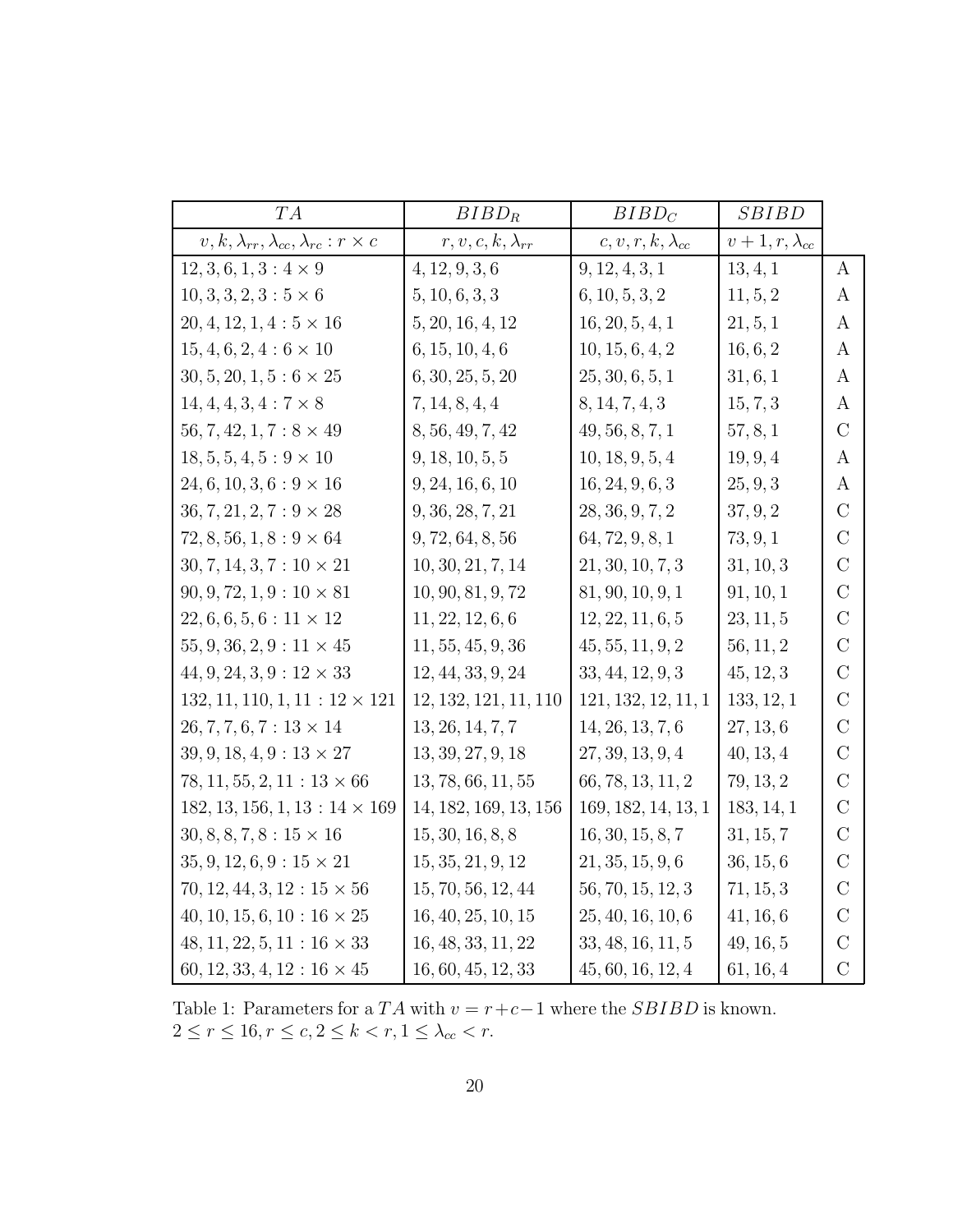$r = 16$ , for a possible double or triple array. In both these tables C again denotes an array we have constructed, while NE means that the indicated array is non-existent.

| TA                                                              | $BIBD_R$                   | $BIBD_C$                              | <i>SBIBD</i>           |
|-----------------------------------------------------------------|----------------------------|---------------------------------------|------------------------|
| $v, k, \lambda_{rr}, \lambda_{cc}, \lambda_{rc}: r \times c$    | $r, v, c, k, \lambda_{rr}$ | $c, v, r, k, \lambda_{cc}$            | $v+1, r, \lambda_{cc}$ |
| $156, 12, 132, 1, 12: 13 \times 144$                            | 13, 156, 144, 12, 132      | 144, 156, 13, 12, 1                   | 157, 13, 1             |
| $80, 13, 52, 3, 13 : 16 \times 65$                              | 16, 80, 65, 13, 52         | 65, 80, 16, 13, 3                     | 81, 16, 3              |
| $120, 14, 91, 2, 14: 16 \times 105$                             | 16, 120, 105, 14, 91       | $105, 120, 16, 14, 2 \mid 121, 16, 2$ |                        |
| $240, 15, 210, 1, 15: 16 \times 225 \mid 16, 240, 225, 15, 210$ |                            | $225, 240, 16, 15, 1 \mid 241, 16, 1$ |                        |

Table 2: Case  $v = r + c - 1$ . Possible parameters for a *TA* when no *SBIBD* is known.  $2 \le r \le 16, r \le c, 2 \le k < r, 1 \le \lambda_{cc} < r$ .

#### **References**

- [1] H. Agrawal, Some methods of construction of designs for two-way elimination of heterogeneity. *J. Amer. Statist. Assoc.* **61**(1966), 1153–1171.
- [2] H. L. Agrawal and R. I. Mishra, Some methods of construction of 4*DIB* designs. *Calcutta Statist. Assoc. Bull.* **20**(1971), 89–92.
- [3] K. N. Bhattacharya, A new balanced incomplete block design, *Science and Culture* **9** (1944), 508.
- [4] R. H. Bruck and H. J. Ryser, The non-existence of certain finite projective planes, *Canad. J. Math.* **1** (1949), 88–93.
- [5] S. Chowla and H. J. Ryser, Combinatorial problems, *Canad. J. Math.* **2** (1950), 93–99.
- [6] M. Hall and W. S. Connor, An embedding theorem for balanced incomplete block designs, *Canad. J. Math.* **6** (1954), 35–41.
- [7] K. Neumaier, Quasi-residual 2-designs,  $1\frac{1}{2}$ -designs, and strongly regular multigraphs. *Geom. Dedicata* **12**(1982), 351–366.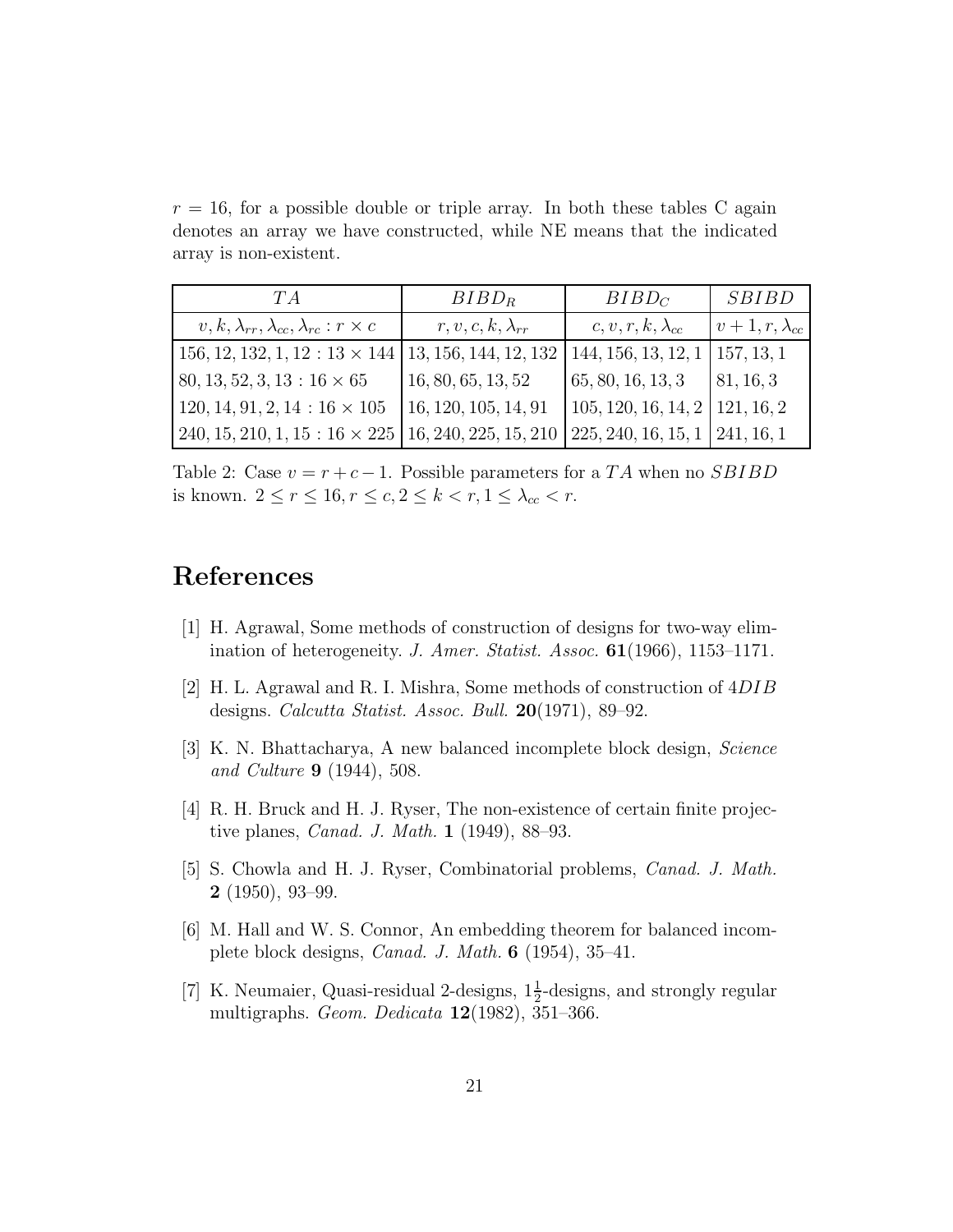| TA                                                           | $BIBD_R$                   | $BIBD_C$                   | <i>SBIBD</i>         | DA ?          |
|--------------------------------------------------------------|----------------------------|----------------------------|----------------------|---------------|
| $v, k, \lambda_{rr}, \lambda_{cc}, \lambda_{rc}: r \times c$ | $r, v, c, k, \lambda_{rr}$ | $c, v, r, k, \lambda_{cc}$ | $v+1,r,\lambda_{cc}$ |               |
| $6, 2, 2, 1, 2: 3 \times 4$                                  | 3, 6, 4, 2, 2              | 4, 6, 3, 2, 1              | 7, 3, 1              | $\rm C$       |
| $21, 5, 10, 2, 5: 7 \times 15$                               | 7, 21, 15, 5, 10           | 15, 21, 7, 5, 2            | 22, 7, 2             | NE            |
| $42, 6, 30, 1, 6: 7 \times 36$                               | 7, 42, 36, 6, 30           | 36, 42, 7, 6, 1            | 43, 7, 1             | NE            |
| $28, 6, 15, 2, 6: 8 \times 21$                               | 8, 28, 21, 6, 15           | 21, 28, 8, 6, 2            | 29, 8, 2             | NE            |
| $45, 8, 28, 2, 8: 10 \times 36$                              | 10, 45, 36, 8, 28          | 36, 45, 10, 8, 2           | 46, 10, 2            | <b>NE</b>     |
| $110, 10, 90, 1, 10: 11 \times 100$                          | 11, 110, 100, 10, 90       | 100, 110, 11, 10, 1        | 111, 11, 1           | NE            |
| $33, 8, 14, 4, 8: 12 \times 22$                              | 12, 33, 22, 8, 14          | 22, 33, 12, 8, 4           | 34, 12, 4            | ??            |
| 66, 10, 45, 2, 10 : $12 \times 55$                           | 12, 66, 55, 10, 45         | 55, 66, 12, 10, 2          | 67, 12, 2            | <b>NE</b>     |
| $52, 10, 30, 3, 10: 13 \times 40$                            | 13, 52, 40, 10, 30         | 40, 52, 13, 10, 3          | 53, 13, 3            | ??            |
| $91, 12, 66, 2, 12: 14 \times 78$                            | 14, 91, 78, 12, 66         | 78, 91, 14, 12, 2          | 92, 14, 2            | <b>NE</b>     |
| $42, 10, 18, 5, 10: 15 \times 28$                            | 15, 42, 28, 10, 18         | 28, 42, 15, 10, 5          | 43, 15, 5            | $\mathcal{C}$ |
| $105, 13, 78, 2, 13: 15 \times 91$                           | 15, 105, 91, 13, 78        | 91, 105, 15, 13, 2         | 106, 15, 2           | NE            |
| $210, 14, 182, 1, 14: 15 \times 196$                         | 15, 210, 196, 14, 182      | 196, 210, 15, 14, 1        | 211, 15, 1           | NE            |

Table 3: Case  $v = r + c - 1$ . Parameters for which there is no *TA*.  $2 \leq r \leq 16, r \leq c, 2 \leq k < r, 1 \leq \lambda_{cc} < r.$ 

| TA                                                           | $BIBD_R$                   | $BIBD_C$                   | DA?    |
|--------------------------------------------------------------|----------------------------|----------------------------|--------|
| $v, k, \lambda_{rr}, \lambda_{cc}, \lambda_{rc}: r \times c$ | $r, v, c, k, \lambda_{rr}$ | $c, v, r, k, \lambda_{cc}$ | $TA$ ? |
| $35, 3, 5, 1, 3: 7 \times 15$                                | 7, 35, 15, 3, 5            | 15, 35, 7, 3, 1            | $TA$ C |
| $99, 5, 18, 1, 5: 11 \times 45$                              | 11, 99, 45, 5, 18          | 45, 99, 11, 5, 1           | DA C   |
| $130, 4, 10, 1, 4: 13 \times 40$                             | 13, 130, 40, 4, 10         | 40, 130, 13, 4, 1          | ??     |
| $63, 5, 6, 3, 5: 15 \times 21$                               | 15, 63, 21, 5, 6           | 21, 63, 15, 5, 3           | DA C   |
| $195, 7, 39, 1, 7: 15 \times 91$                             | 15, 195, 91, 7, 39         | 91, 195, 15, 7, 1          | ??     |
| $100, 4, 5, 2, 4: 16 \times 25$                              | 16, 100, 25, 4, 5          | 25, 100, 16, 4, 2          | ??     |
| $216, 6, 27, 1, 6: 16 \times 81$                             | 16, 216, 81, 6, 27         | 81, 216, 16, 6, 1          | ??     |
| $56, 6, 7, 4, 6: 16 \times 21$                               | 16, 56, 21, 6, 7           | 21, 56, 16, 6, 4           | ??     |
| $232, 10, 87, 1, 10: 16 \times 145$                          | 16, 232, 145, 10, 87       | 145, 232, 16, 10, 1        | ??     |

Table 4: Case  $v > r + c - 1$ . Possible parameters for a DA or TA.  $2 \leq r \leq 16, r \leq c, 2 \leq k < r, 1 \leq \lambda_{cc} < r.$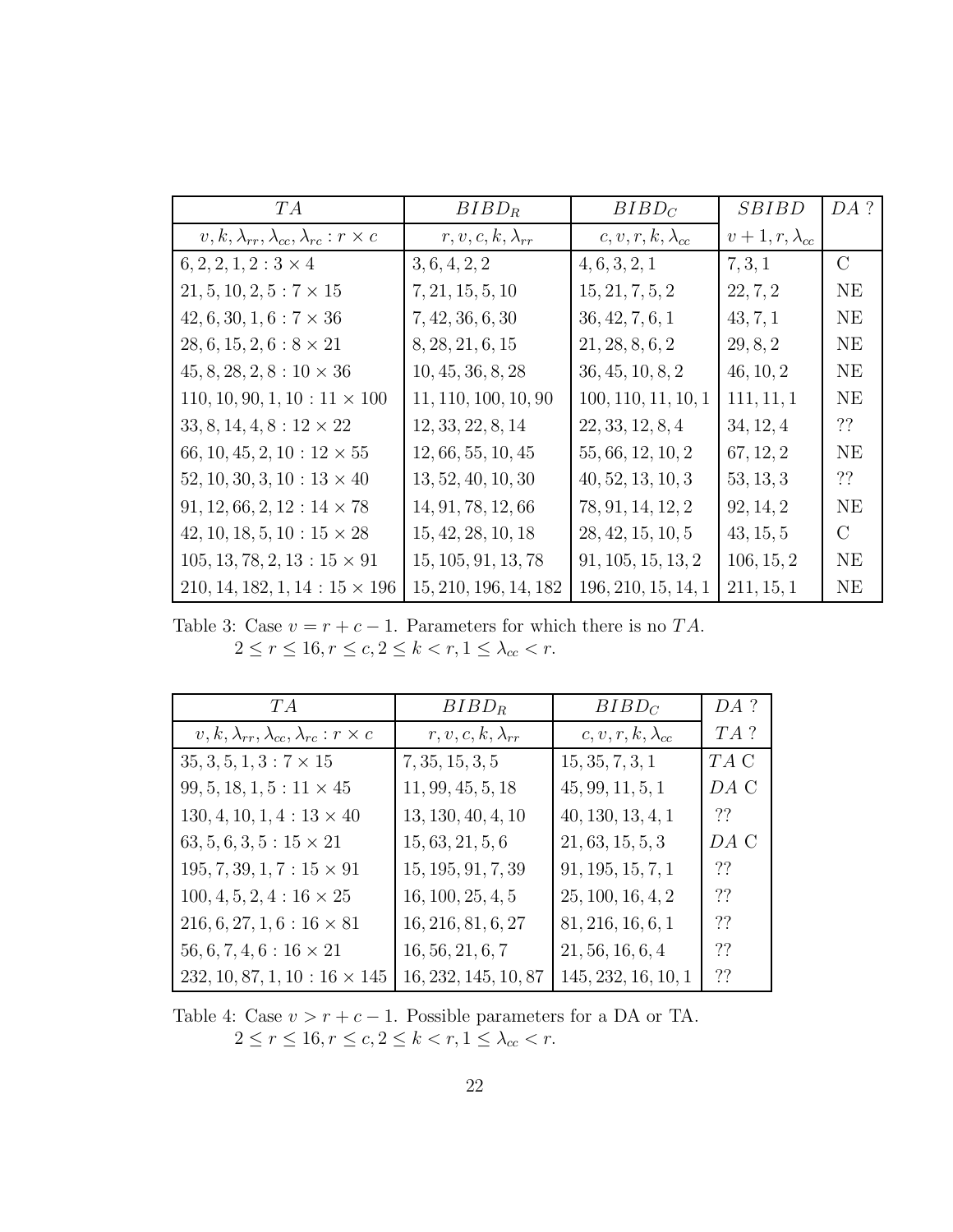- [8] A. Metsch, Quasi-residual designs,  $1\frac{1}{2}$ -designs, and strongly regular multigraphs. *Discrete Math.* **143**(1995), 167–188.
- [9] R. F. Potthoff, Three-factor additive designs more general than the Latin square. *Technometrics* **4** (1962), 187–208.
- [10] D. A. Preece, Some row and column designs for two sets of treatments. *Biometrics* **22** (1966), 1–25.
- [11] D. A. Preece, Non-orthogonal graeco-latin designs. *Combinatorial Mathematics IV, Proceedings of the Fourth Australian Conference* (Springer-Verlag, 1976), 7–26.
- [12] D. Raghavarao and G. Nageswarerao, A note on a method of construction of designs for two-way elimination of heterogeneity. *Commun. Statist.* **3**(1974), 197–199.
- [13] M. P. Schutzenberger, A non-existence theorem for an infinite family of symmetrical block designs, *Ann. Eugenics* **14** (1949), 286–287.
- [14] N. M. Singhi and S. S. Shrikhande, Embedding of quasi-residual designs with  $\lambda = 3$ , *Utilitas Math.* **4** (1973), 35–53.
- [15] N. M. Singhi and S. S. Shrikhande, Embedding of quasi-residual designs, *Geom. Ded.* **2** (1974), 509–517.
- [16] C. A. B. Smith and H. O. Hartley, The construction of Youden squares. *J. Royal Statist. Soc.* (series B) **10**(1948), 262–263.
- [17] R. G. Stanton, Interconnections of related BIBDs. *J. Combinatorial Theory* **6**(1969), 387–391.
- [18] J. H. van Lint, V. D. Tonchev and I. N. Landgev, A new design. *Coding Theory and Design Theory Part II Design Theory* (IMA vol. Math. Appl. **14**) (Springer-Verlag, 1990), 251–256.
- [19] W. D. Wallis, *Combinatorial Designs*. (Marcel Dekker, New York, 1988.)
- [20] W. D. Wallis and J. L. Yucas, Note on the construction of designs for the elimination of heterogeneity, *J. Combin. Math. Combin. Comput.* (to appear).
- [21] Triple arrays, .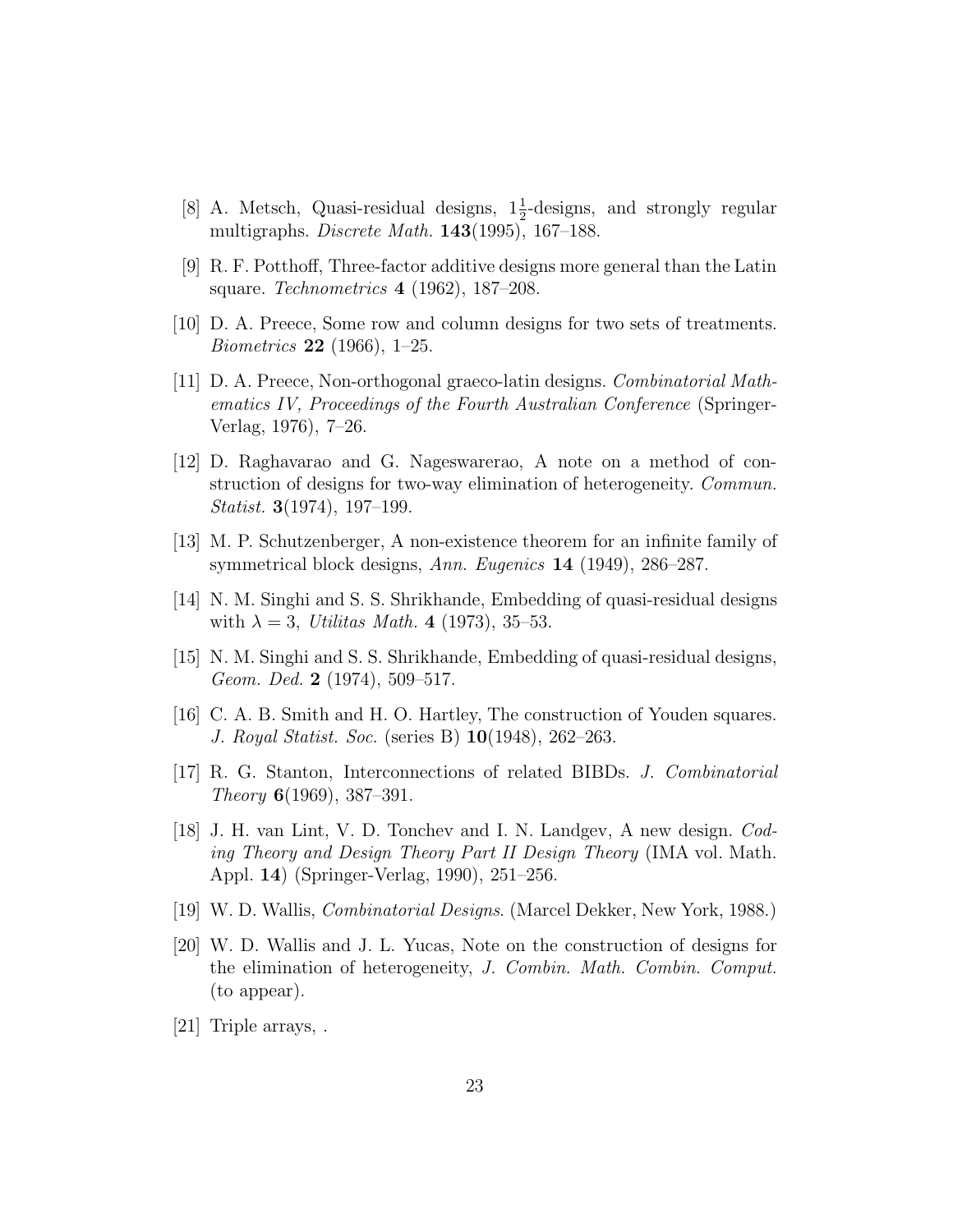#### **Appendix A: Double arrays**

This is a double array  $DA(6, 2, 2, 1:3 \times 4)$ :

|   | 2 | 3 | 4 |
|---|---|---|---|
| 4 |   | 5 | 6 |
| 5 | 3 | 6 | 2 |

Here is the  $DA(42, 10, 18, 5: 15 \times 28)$ , mentioned in Section 7:

16 31 26 27 7 21 2 12 13 35 37 20 39 30 8 3 34 24 5 40 9 18 10 32 33 22 23 38 40 38 22 21 13 25 31 27 14 11 34 41 28 32 4 9 3 23 8 6 19 10 33 36 24 39 17 35 34 12 20 9 42 14 41 39 4 15 26 1 36 18 32 5 10 40 37 24 28 35 11 23 22 33 7 25 37 25 36 12 6 1 35 24 10 42 19 29 8 34 5 38 2 11 16 27 33 26 21 15 13 23 41 40 9 6 11 34 35 29 24 25 28 27 13 7 30 41 2 22 26 3 12 38 17 39 36 16 42 14 20 37 31 35 7 14 37 40 38 1 25 3 15 28 21 39 30 36 23 27 4 10 8 29 13 17 12 18 26 42 11 18 19 39 15 8 22 16 24 32 1 13 31 4 37 26 27 28 41 30 38 9 29 40 5 2 14 36 2 3 31 19 32 10 12 9 41 37 40 14 42 1 23 25 20 5 28 16 27 33 30 38 17 6 15 39 6 10 39 41 28 11 26 13 17 29 4 2 3 16 42 1 38 21 33 32 7 40 18 20 34 15 24 31 3 7 8 32 21 34 15 42 39 18 12 5 2 22 35 40 33 4 25 14 11 17 27 29 30 16 19 41 20 17 42 5 22 31 9 23 34 12 28 35 29 3 1 19 4 30 6 26 16 8 41 13 18 40 36 33 5 41 18 6 24 7 23 10 2 14 31 27 15 9 17 32 42 35 29 36 34 20 19 4 21 13 37 30 18 19 5 20 10 22 30 36 11 25 6 31 14 7 16 28 29 33 24 8 42 1 37 21 38 35 3 32 17 21 4 23 20 37 8 31 32 26 30 38 6 29 19 2 22 39 36 7 15 12 9 11 1 25 33 34 24 4 13 8 9 23 11 3 26 5 27 16 17 15 10 21 6 7 22 18 25 28 2 12 14 19 1 20

The *DA*(24*,* 6*,* 10*,* 3:9*×*16) whose column design is the (16*,* 24*,* 9*,* 6*,* 3)-*BIBD* due to Bhattacharya [3] (see Section 7):

|                                                                              |  |  | 21 18 11 19 23 12 7 1 3 6 20 14 5 4 9 13 |  |  |  |  |  |
|------------------------------------------------------------------------------|--|--|------------------------------------------|--|--|--|--|--|
| 23 3 4 12 2 5 11 13 21 16 24 17 6 8 15 20                                    |  |  |                                          |  |  |  |  |  |
| 17 10 12 9 6 22 1 16 4 14 11 20 8 23 24 19                                   |  |  |                                          |  |  |  |  |  |
| 16 1 3 10 12 18 13 14 9 7 2 4 24 11 17 15                                    |  |  |                                          |  |  |  |  |  |
| $1 \t1 \t2 \t8 \t13 \t4 \t15 \t5 \t2 \t23 \t21 \t10 \t7 \t19 \t14 \t22 \t24$ |  |  |                                          |  |  |  |  |  |
| 13 6 2 14 20 11 18 22 10 15 17 5 16 19 1 21                                  |  |  |                                          |  |  |  |  |  |
| 5 17 21 7 19 16 2 4 22 11 23 9 10 18 8 3                                     |  |  |                                          |  |  |  |  |  |
| 19 20 17 22 15 8 9 3 18 23 13 24 2 1 6 7                                     |  |  |                                          |  |  |  |  |  |
| 12 14 7 8 9 20 6 15 5 10 22 16 3 24 21 18                                    |  |  |                                          |  |  |  |  |  |
|                                                                              |  |  |                                          |  |  |  |  |  |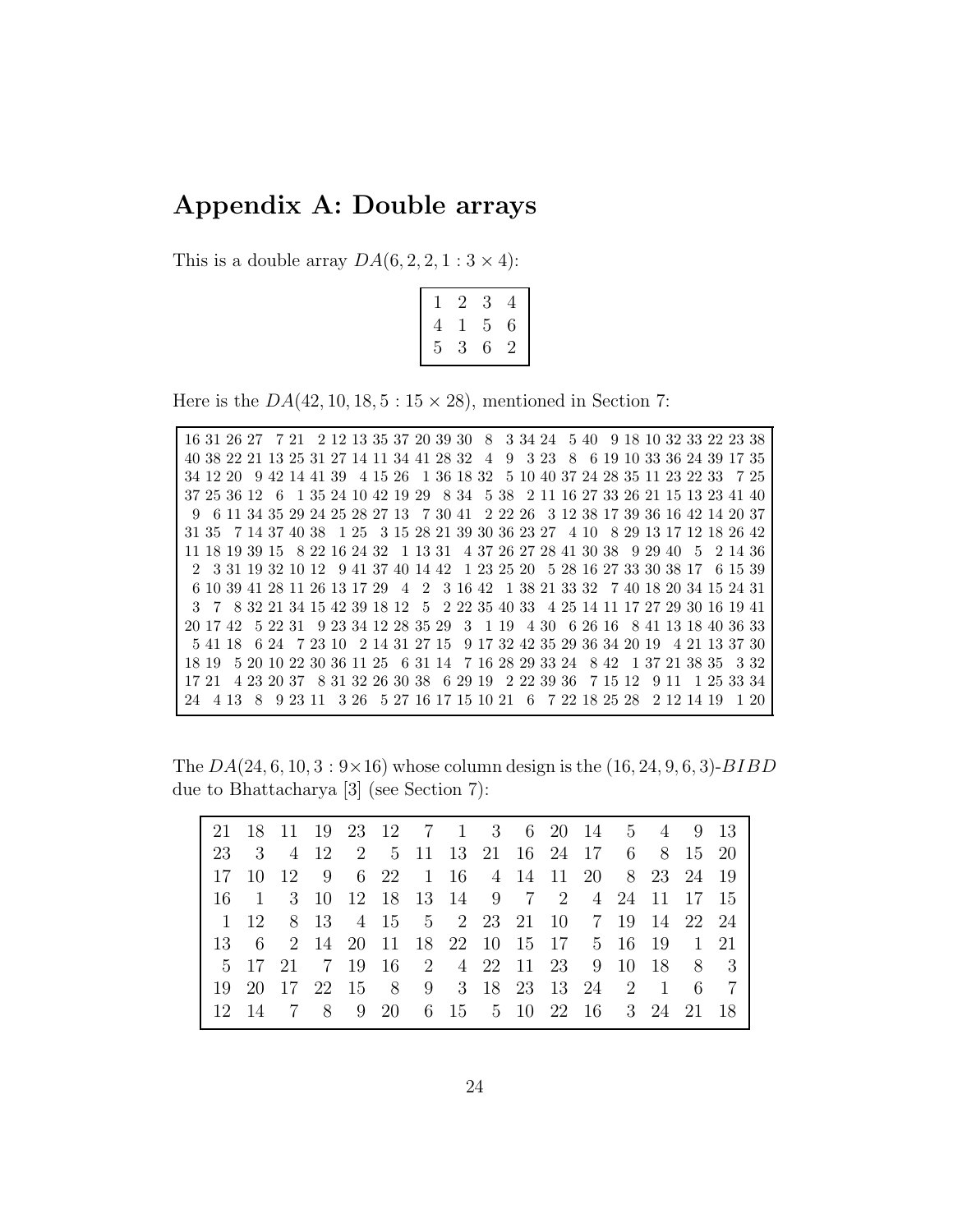A *DA*(63*,* 5*,* 6*,* 3 : 15 *×* 21):

24 15 37 36 58 50 13 55 14 44 16 46 61 27 42 29 1 31 51 10 23 45 28 14 52 11 59 51 56 1 2 17 38 15 37 62 43 30 24 32 25 47 48 57 29 15 16 12 60 31 53 33 1 44 39 25 38 18 2 3 63 52 26 54 34 26 27 39 61 30 19 32 58 13 17 45 4 49 1 40 2 3 46 53 14 55 16 59 31 40 33 35 62 54 3 18 47 20 41 27 28 50 4 5 2 3 29 5 6 32 17 55 21 15 63 34 56 36 19 28 60 51 41 42 4 48 7 49 56 30 52 33 18 42 35 57 37 4 5 61 20 22 43 29 46 1 6 6 50 58 38 7 53 62 34 57 36 43 2 19 16 21 8 23 44 30 47 5 35 7 51 9 37 8 39 63 20 16 58 59 3 48 17 6 22 45 24 54 44 49 4 8 17 18 38 9 52 36 23 59 25 60 40 7 21 61 10 45 31 55 56 8 50 31 53 19 41 10 22 37 24 60 18 46 5 39 9 62 11 26 32 12 46 9 51 10 32 54 40 11 42 38 23 57 6 47 63 19 20 25 33 27 33 13 47 10 28 11 20 61 41 12 55 39 24 58 26 48 7 52 21 43 34 27 25 35 48 49 29 34 13 56 21 22 14 40 62 59 42 44 8 53 12 11 28 36 30 57 60 54 12 14 43 15 45 35 26 41 63 50 49 23 9 22 13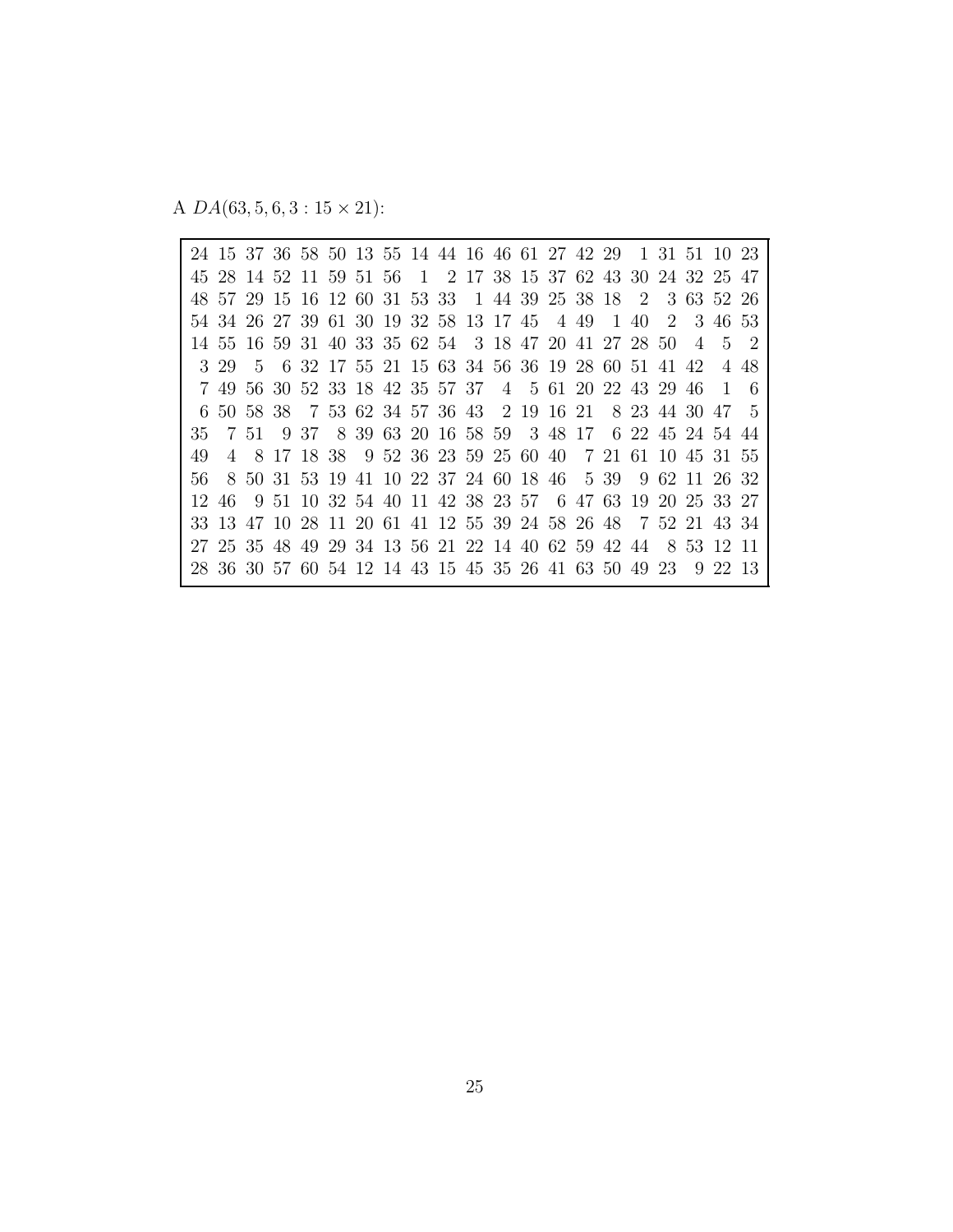A *DA*(99*,* 5*,* 18*,* 1 : 11 *×* 45):

34 12 86 91 15 1 75 71 53 92 64 56 81 93 59 20 5 31 82 3 26 27 36 81 82 83 48 4 61 92 21 37 90 15 2 93 79 10 59 27 17 57 94 16 50 28 50 72 91 84 49 11 62 36 77 5 29 93 61 82 14 51 60 88 94 58 95 66 6 19 7 8 17 18 39 6 92 89 23 84 67 41 4 28 26 94 1 29 83 70 40 78 71 35 13 9 85 79 2 52 8 73 93 7 68 42 5 84 16 62 63 90 49 57 46 91 20 31 14 10 86 25 3 64 9 6 85 8 69 63 94 61 28 32 30 76 17 58 11 70 66 87 75 92 51 76 4 65 44 77 26 62 43 86 22 53 18 64 9 21 95 5 1 16 32 33 74 87 88 22 38 60 30 78 27 93 65 52 56 54 19 89 10 67 6 46 2 67 88 24 12 13 72 78 1 45 57 9 83 34 35 94 89 55 39 90 86 89 91 73 3 68 10 40 7 14 54 76 65 12 58 80 21 87 23 2 25 56 95 18 69 90 47 74 91 55 80 63 92 15 66 11 3 13 70 4 85 81 24 33 25 77 22

47 48 14 80 23 42 78 4 97 16 69 60 9 25 37 49 58 45 70 38 67 89 87 60 54 71 76 24 13 35 5 43 72 70 46 65 6 38 98 49 32 26 39 68 7 38 16 22 18 28 25 80 55 71 17 3 40 47 73 83 39 69 99 33 27 44 59 95 96 15 72 12 50 74 37 51 52 73 85 81 56 62 45 61 30 63 34 48 95 24 30 96 27 19 29 41 20 38 97 18 31 60 82 74 75 51 86 53 64 40 19 80 75 47 83 96 74 54 42 97 39 53 41 72 21 98 50 36 52 87 43 65 37 88 81 55 48 73 20 97 31 32 59 40 98 10 33 7 84 29 15 42 54 99 23 8 21 82 96 49 85 66 76 77 44 45 71 98 43 34 63 99 41 11 12 55 79 20 44 17 11 77 53 56 75 68 33 97 64 42 61 22 23 31 50 66 99 28 29 69 79 45 51 84 43 36 67 1 78 34 24 32 98 57 35 90 62 46 47 13 68 30 46 26 41 52 96 19 57 58 2 79 59 36 48 44 8 14 37 99 88 35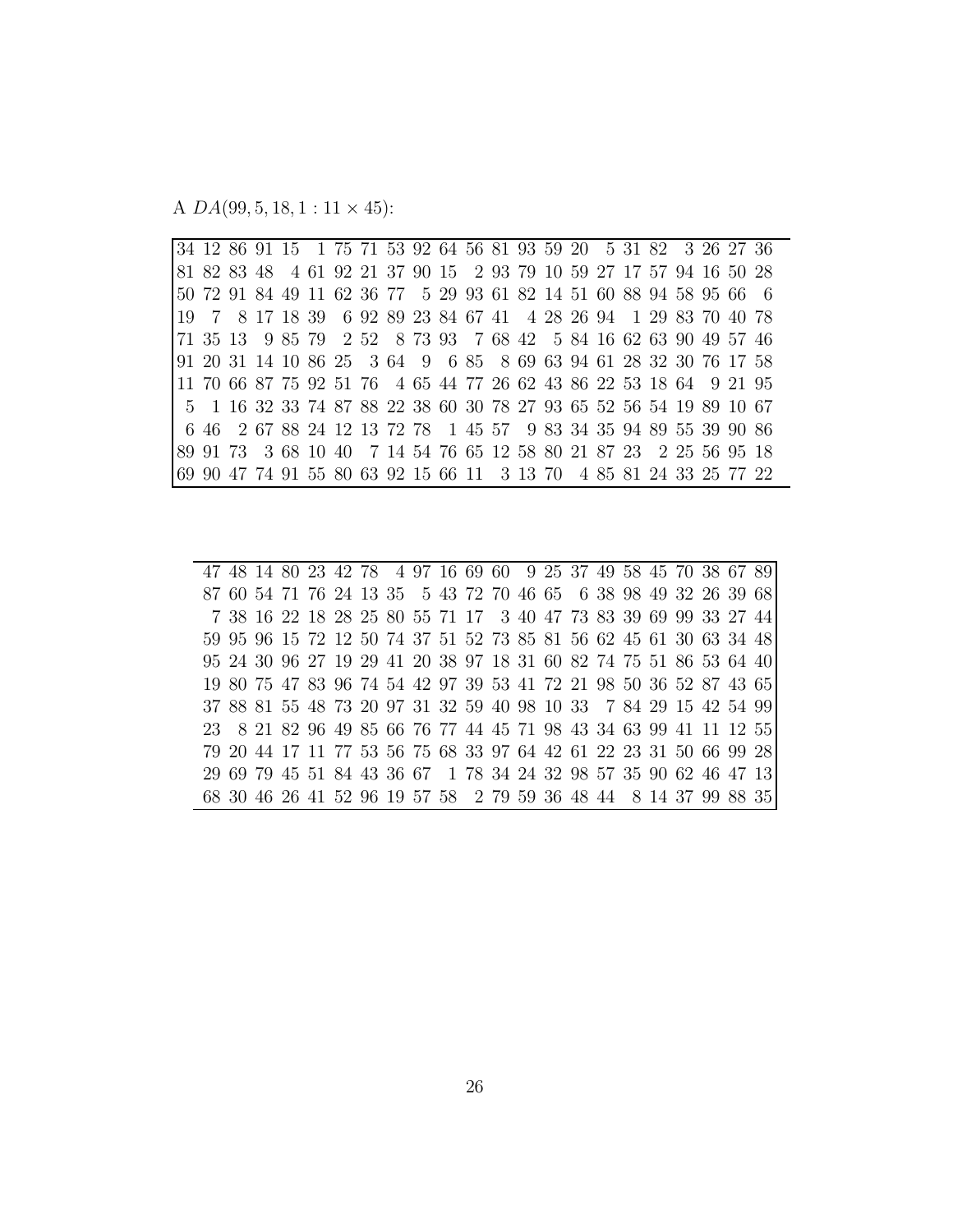### **Appendix B: Triple arrays**

|                                                                   |      |      |        |    |  |                                       |  |    |       | 31 1 18 16 7 10 5 3 4 2 33 14 19 15 12 |
|-------------------------------------------------------------------|------|------|--------|----|--|---------------------------------------|--|----|-------|----------------------------------------|
| 26                                                                | 32   |      | 1 2 29 | 30 |  | 28 20 27 11 5 34 3 8 4                |  |    |       |                                        |
| $\begin{array}{cc} \begin{array}{cc} \end{array} & 1 \end{array}$ |      |      |        |    |  |                                       |  |    |       | 17 13 9 3 4 21 22 6 35 25 5 24 2 23    |
|                                                                   | 6 27 | - 33 |        |    |  | 28 16 13 35 30 15 10 9 26 12 17 29    |  |    |       |                                        |
| 16 12                                                             |      |      |        |    |  | 23 32 34 21 15 33 24 22 11 10 8 25 20 |  |    |       |                                        |
| -21                                                               | 22   |      |        |    |  | 28 24 25 19 7 14 18 29 27 23          |  | 26 | 30 31 |                                        |
| - 11 -                                                            | 7 8  |      | 14     |    |  | 13 32 20 6 34 18 19 17 35 31 9        |  |    |       |                                        |

Here is a  $TA(35, 3, 5, 1, 3:7 \times 15)$ ; see Section 10:

The following arrays were constructed by computer, using Agrawal's construction. They fill in the holes in Table 1 that are marked C.

A *T A*(56*,* 7*,* 42*,* 1*,* 7:8 *×* 49)

50 23 31 46 26 20 35 33 34 19 37 38 47 51 39 49 21 24 14 52 27 11 15 16 40 36 50 3 39 40 41 49 51 18 44 20 22 15 24 1 52 43 4 34 46 29 37 2 26 53 29 30 45 25 12 50 7 9 26 27 4 46 51 40 52 31 3 44 36 37 38 47 53 49 43 8 44 17 50 47 13 42 41 51 11 29 21 14 32 48 40 12 52 16 6 7 34 35 53 30 22 9 10 4 5 48 50 49 43 51 45 13 6 8 28 2 23 42 52 26 47 21 25 39 14 43 2 24 18 50 27 28 1 10 35 51 30 31 7 19 22 32 13 45 17 52 53 48 3 4 15 37 50 11 19 34 21 25 2 3 12 51 39 16 30 20 52 33 5 35 9 1 38 29 17 1 16 38 32 33 6 14 17 42 36 28 5 23 48 10 11 41 15 25 8 18 24 12 13 27

|  |  |  |  |  | 53 32 36 42 28 54 8 43 25 41 13 29 30 48 10 55 12 44 45 9 22 17 18 56 |  |  |  |  |                                                                      |  |
|--|--|--|--|--|-----------------------------------------------------------------------|--|--|--|--|----------------------------------------------------------------------|--|
|  |  |  |  |  | 5 45 7 16 32 48 54 35 21 30 23 55 25 31 27 33 17 38 56 28 47 42 6 19  |  |  |  |  |                                                                      |  |
|  |  |  |  |  | 41 42 23 1 54 33 34 39 6 11 35 14 8 55 5 28 22 32 2 56 10 48 24 13    |  |  |  |  |                                                                      |  |
|  |  |  |  |  | 18 9 46 31 36 3 19 20 10 54 45 2 55 4 37 38 39 1 33 15 56 5 49 43     |  |  |  |  |                                                                      |  |
|  |  |  |  |  |                                                                       |  |  |  |  |                                                                      |  |
|  |  |  |  |  |                                                                       |  |  |  |  | 44 19 53 12 17 18 38 54 40 15 1 24 3 36 55 16 7 20 27 46 41 11 56 37 |  |
|  |  |  |  |  | 8 6 33 54 47 14 49 5 29 26 55 46 20 9 15 11 44 56 21 34 16 23 12 25   |  |  |  |  |                                                                      |  |
|  |  |  |  |  | 28 53 10 27 13 22 23 24 54 7 18 41 42 26 32 6 55 14 8 40 4 56 36 31   |  |  |  |  |                                                                      |  |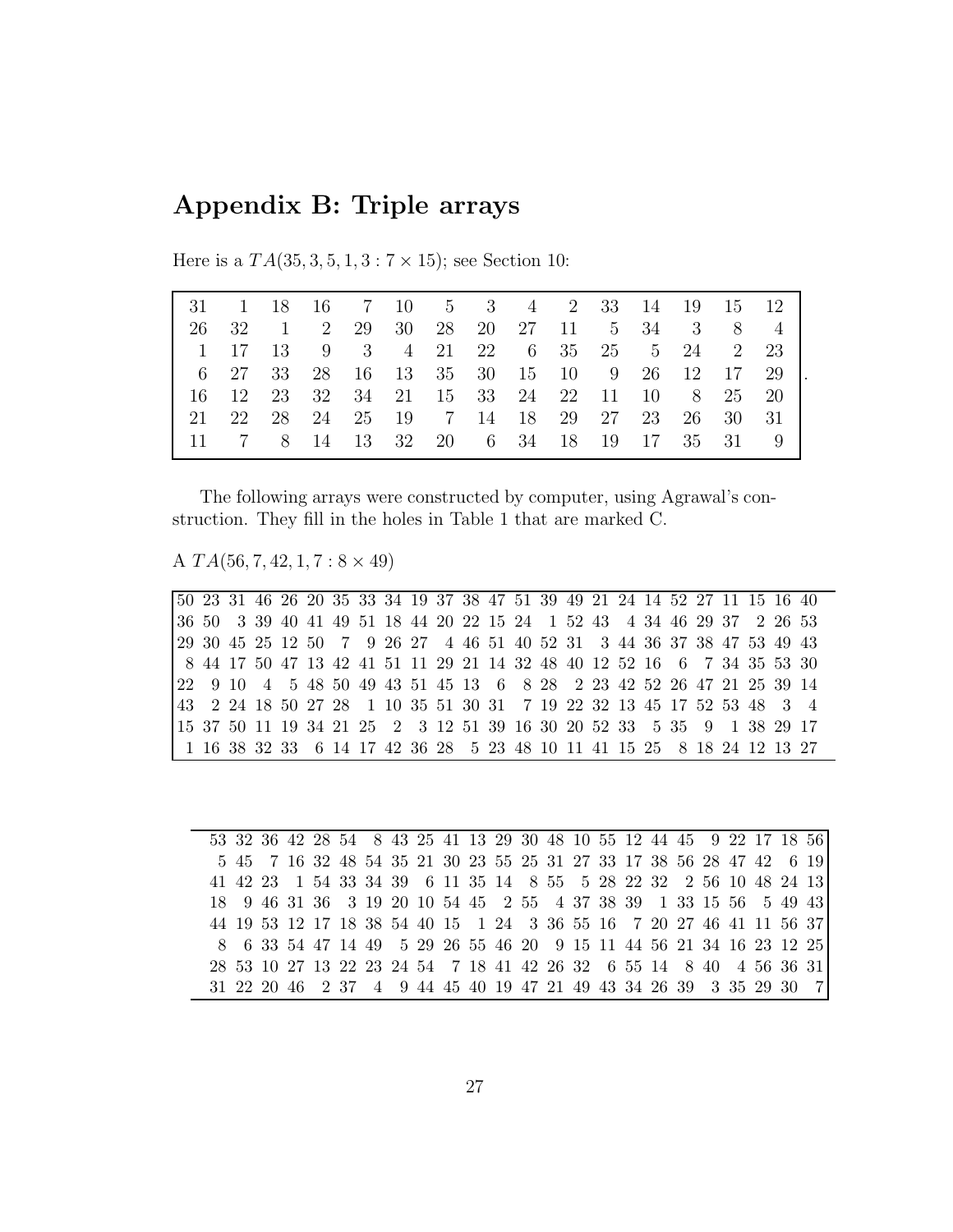A *T A*(36*,* 7*,* 21*,* 2*,* 7:9 *×* 28):

|                                                                               |  |  |  |  |  |  |  |  |  |  |  |  | 33 18 4 29 12 31 8 7 10 35 17 15 3 9 5 19 22 20 11 25 13 27 14 26 30 1 32 21   |
|-------------------------------------------------------------------------------|--|--|--|--|--|--|--|--|--|--|--|--|--------------------------------------------------------------------------------|
| 15 30 20 33 8 6 32 34 27 11 21 2 16 18 10 26 9 22 23 4 5 14 19 28 36 31 12 13 |  |  |  |  |  |  |  |  |  |  |  |  |                                                                                |
|                                                                               |  |  |  |  |  |  |  |  |  |  |  |  | 36 1 10 7 30 23 14 33 11 12 15 18 8 4 16 20 13 25 24 22 17 6 28 29 21 32 35 34 |
|                                                                               |  |  |  |  |  |  |  |  |  |  |  |  | 27 4 1 5 22 35 31 12 34 36 14 13 23 20 19 7 21 10 26 24 28 18 30 16 17 29 2 3  |
|                                                                               |  |  |  |  |  |  |  |  |  |  |  |  | 35 25 3 28 5 7 24 26 2 18 31 32 14 17 6 22 1 9 21 11 23 33 27 8 16 34 30 20    |
|                                                                               |  |  |  |  |  |  |  |  |  |  |  |  | 23 26 27 21 6 4 10 9 35 28 12 22 17 34 18 36 8 2 3 31 25 29 7 15 32 19 24 33   |
|                                                                               |  |  |  |  |  |  |  |  |  |  |  |  | 22 2 28 4 34 13 5 10 17 14 1 3 19 15 35 6 24 29 30 16 32 26 25 31 9 11 33 36   |
|                                                                               |  |  |  |  |  |  |  |  |  |  |  |  | 5 36 32 2 29 9 7 1 8 3 6 16 4 24 21 11 19 14 15 12 26 13 34 35 27 23 20 25     |

A  $TA(72,8,56,1,8:9\times64):$  — See [21]

A *T A*(30*,* 7*,* 14*,* 3*,* 7 : 10 *×* 21):

|                                                       |  |  |  |                                                        |  |  |  |  |  | 18 19 2 29 22 11 1 16 13 30 6 3 23 24 12 10 21 8 26 7 15     |  |
|-------------------------------------------------------|--|--|--|--------------------------------------------------------|--|--|--|--|--|--------------------------------------------------------------|--|
|                                                       |  |  |  | 19 3 23 15 16 29 17 30 4 14 24 25 1 20 2 11 7 12 13 27 |  |  |  |  |  |                                                              |  |
|                                                       |  |  |  |                                                        |  |  |  |  |  | 25 14 4 24 29 16 18 21 28 5 2 8 26 30 3 17 12 13 20 10 1     |  |
|                                                       |  |  |  |                                                        |  |  |  |  |  | 29 22 8 13 6 5 26 11 30 27 17 9 21 2 19 3 18 25 14 15 4      |  |
|                                                       |  |  |  |                                                        |  |  |  |  |  | 28 29 12 3 10 7 27 6 15 18 23 30 4 26 5 20 14 19 9 8 16      |  |
|                                                       |  |  |  |                                                        |  |  |  |  |  | 10 11 29 21 24 8 9 27 7 22 30 20 19 5 17 13 4 6 16 1 28      |  |
|                                                       |  |  |  |                                                        |  |  |  |  |  | 7 20 21 9 15 25 29 28 12 23 14 18 30 10 22 6 5 1 2 17 11     |  |
|                                                       |  |  |  |                                                        |  |  |  |  |  | 13 28 20 23 25 26 24 12 17 16 19 22 9 27 10 18 11 15 21 14 8 |  |
|                                                       |  |  |  |                                                        |  |  |  |  |  | 2 26 27 5 4 17 6 3 22 1 28 24 25 15 16 23 19 20 7 21 18      |  |
| 27 1 22 28 14 23 12 25 26 13 8 7 10 11 9 4 24 5 6 3 2 |  |  |  |                                                        |  |  |  |  |  |                                                              |  |

A *T A*(90*,* 9*,* 72*,* 1*,* 9 : 10 *×* 81): — See [21]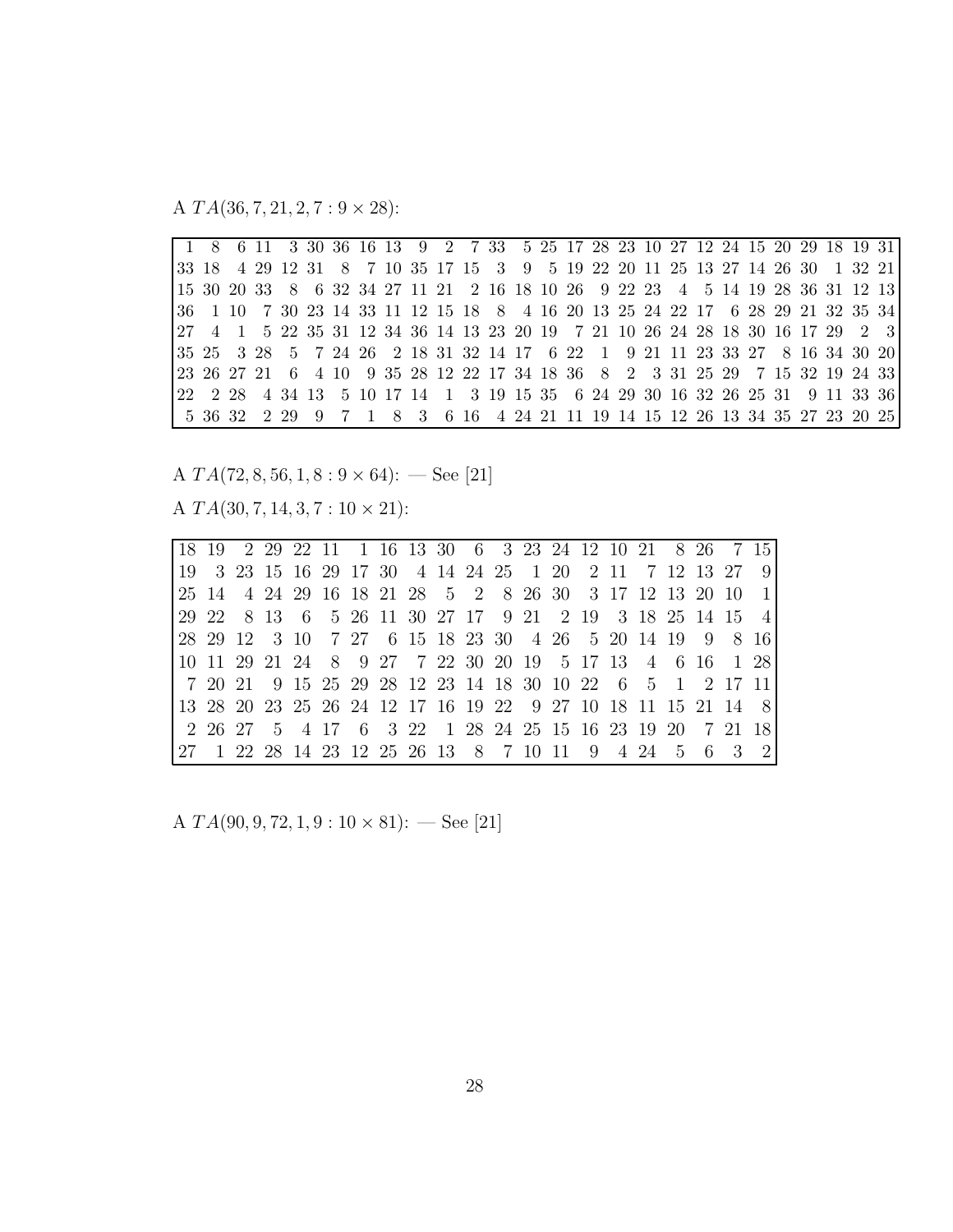A *T A*(22*,* 6*,* 6*,* 5*,* 6 : 11 *×* 12):

| 13 | 21 | 15 | 7              | 19 | 10           | 20             | 4  | 22             |                | 3  | $\overline{5}$ |
|----|----|----|----------------|----|--------------|----------------|----|----------------|----------------|----|----------------|
| 6  | 16 | 8  | 4              | 17 | 22           | 11             | 13 | 19             | 20             | 1  | $\overline{2}$ |
| 22 | 4  | 6  | 15             | 10 | 9            | $\overline{2}$ | 21 | 3              | 18             | 17 | 16             |
| 20 | 9  | 10 | 14             | 16 | 18           | $\overline{7}$ | 8  | 21             | $\overline{2}$ | 19 | 1              |
| 12 | 5  | 18 | 19             | 13 | 11           | 10             | 14 | $\overline{2}$ | 6              | 21 | 22             |
| 21 | 20 | 11 | 16             | 6  | 13           | 3              | 1  | 12             | 15             | 9  | 14             |
| 18 | 17 | 19 | 9              | 12 | $\mathbf{1}$ | 22             | 15 | $\overline{7}$ | 11             | 14 | $\overline{4}$ |
| 8  | 12 | 14 | 6              | 7  | 16           | 17             | 10 | 15             | 5              | 22 | 20             |
| 7  | 11 | 4  | 13             | 3  | 5            | 14             | 17 | 16             | 21             | 8  | 18             |
| 9  | 19 | 20 | $\overline{2}$ | 18 | 15           | 13             | 12 | 8              | 17             | 5  | 3              |
| 4  | 10 | 3  | 5              |    | 8            | 9              | 2  | 11             | 7              | 6  | 12             |

A *T A*(55*,* 9*,* 36*,* 2*,* 9 : 11 *×* 45): — See [21] A *T A*(22*,* 6*,* 6*,* 5*,* 6 : 12 *×* 33):

34 38 6 44 8 41 29 22 43 13 32 25 15 4 12 5 26 17 10 20 28 19 31 23 9 7 11 16 37 18 14 40 35 37 26 36 28 27 38 10 11 33 14 30 24 20 12 23 43 44 2 18 16 21 15 13 9 34 3 1 7 8 31 17 41 40 22 2 4 38 35 19 24 40 21 15 18 44 1 14 6 13 3 43 30 11 5 16 17 32 36 27 25 37 33 12 41 29 10 31 20 40 5 9 8 36 34 13 44 43 17 42 21 7 1 4 15 29 30 25 26 32 2 24 22 6 38 14 39 3 18 16 28 35 33 21 29 22 43 10 26 27 19 40 9 39 44 11 18 7 6 2 23 3 8 31 4 36 16 1 17 38 42 12 5 40 1 20 24 43 30 25 32 42 23 34 33 44 19 2 9 13 39 14 28 3 11 27 10 12 5 15 4 38 35 6 7 8 3 44 43 41 32 36 12 39 22 31 23 28 17 8 16 24 37 25 1 27 29 5 33 4 26 14 35 10 34 15 9 42 30 1 41 30 6 21 7 20 44 35 29 16 39 19 43 14 18 27 26 28 9 13 31 12 25 2 34 36 32 5 37 11 33 42 43 29 37 34 24 44 31 21 28 36 17 35 10 3 42 22 11 41 8 15 30 7 20 33 19 18 23 39 2 6 32 4 13 25 3 26 31 7 33 11 30 38 39 27 16 21 20 37 23 42 6 19 4 17 24 22 14 35 10 34 13 29 9 40 1 41 2 23 5 4 40 25 38 12 14 19 42 20 37 41 24 39 8 27 26 22 7 32 1 18 17 35 21 36 11 30 28 15 31 19 32 23 27 37 9 42 26 15 40 38 18 5 16 22 41 25 10 24 29 12 33 6 21 13 20 8 28 39 3 36 34 2

A *T A*(132*,* 11*,* 110*,* 1*,* 11 : 12 *×* 121): — See [21]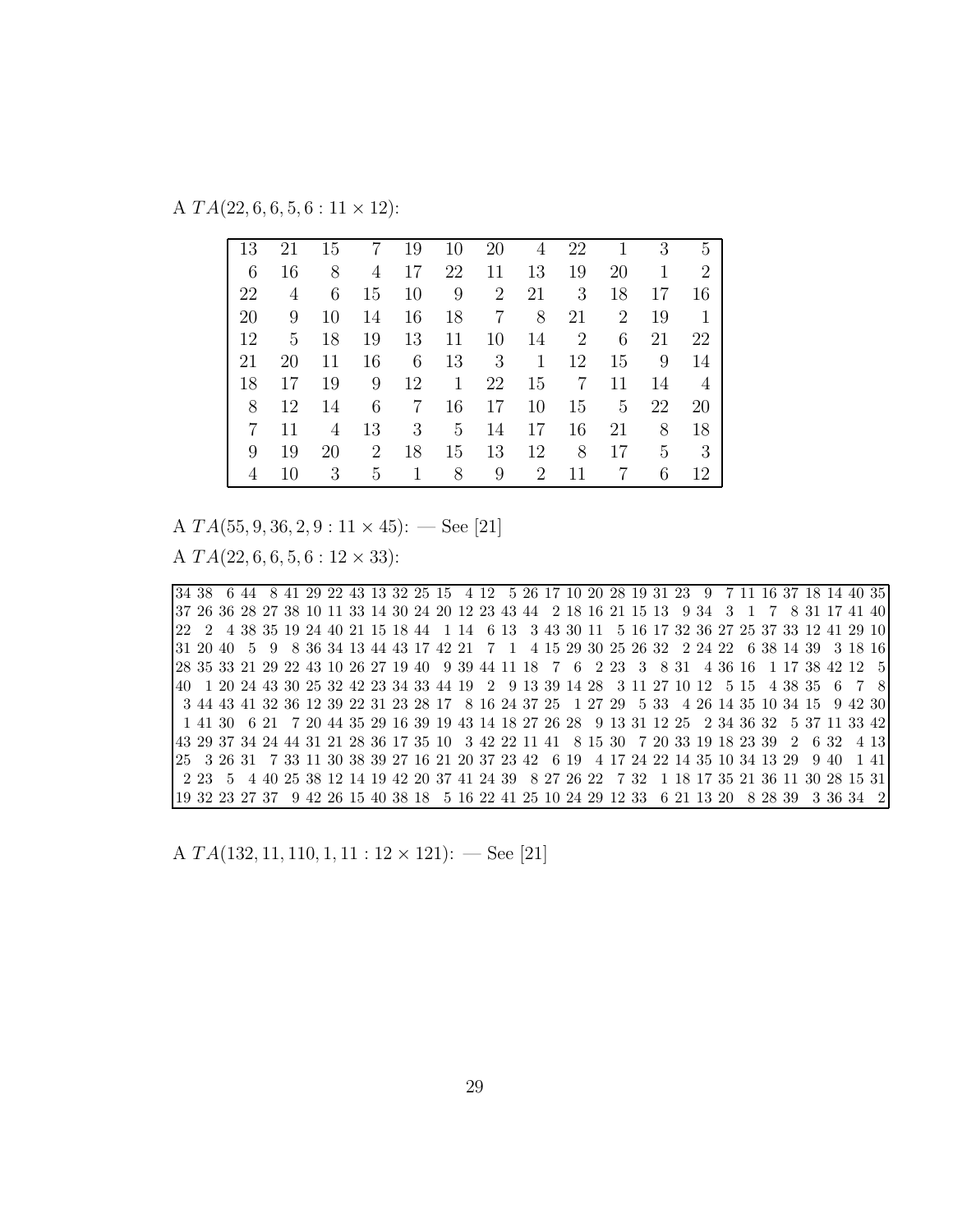A  $TA(26, 7, 7, 6, 7: 13 \times 14)$ :

| 6              | 8  | 23             | 20 | 7  | 26             | 12 | 22 | 15 | 3  | 14 | 17 | 21             | 9  |
|----------------|----|----------------|----|----|----------------|----|----|----|----|----|----|----------------|----|
| 25             | 1  | 10             | 8  | 5  | 15             | 9  | 11 | 24 | 23 | 17 | 14 | 19             | 22 |
| 26             | 16 | 9              | 6  | 18 | 12             | 24 | 2  | 23 | 25 | 10 | 11 | 14             | 20 |
| 17             | 23 | 21             | 11 | 25 | $\overline{2}$ | 18 | 14 | 4  | 7  | 15 | 1  | 3              | 16 |
| 12             | 5  | 16             | 17 | 19 | 24             | 26 | 4  | 22 | 14 | 8  | 18 | $\overline{2}$ | -3 |
| $5^{\circ}$    | 15 | 7              | 18 | 26 | 21             | 4  | 10 | 14 | 24 | 6  | 19 | 20             | 1  |
| 11             | 4  | 6              | 3  | 9  | 1              | 10 | 5  | 2  | 13 | 12 | 7  | 8              | 14 |
| 15             | 20 | $\overline{2}$ | 25 | 4  | 10             | 17 | 26 | 7  | 8  | 16 | 13 | 9              | 19 |
| 19             | 18 | 3              | 7  | 23 | 11             | 13 | 20 | 12 | 16 | 5  | 22 | 15             | 10 |
| 20             | 6  | 17             | 4  | 11 | 8              | 23 | 21 | 19 | 1  | 13 | 16 | 24             | 12 |
| $\overline{2}$ | 22 | 5              | 24 | 12 | 7              | 1  | 17 | 25 | 20 | 18 | 9  | 13             | 21 |
| 1              | 2  | 19             | 10 | 8  | 22             | 3  | 23 | 13 | 26 | 21 | 6  | 18             | 25 |
| 3              | 9  | 24             | 22 | 21 | 16             | 15 | 13 | 6  | 5  | 25 | 26 | 11             | 4  |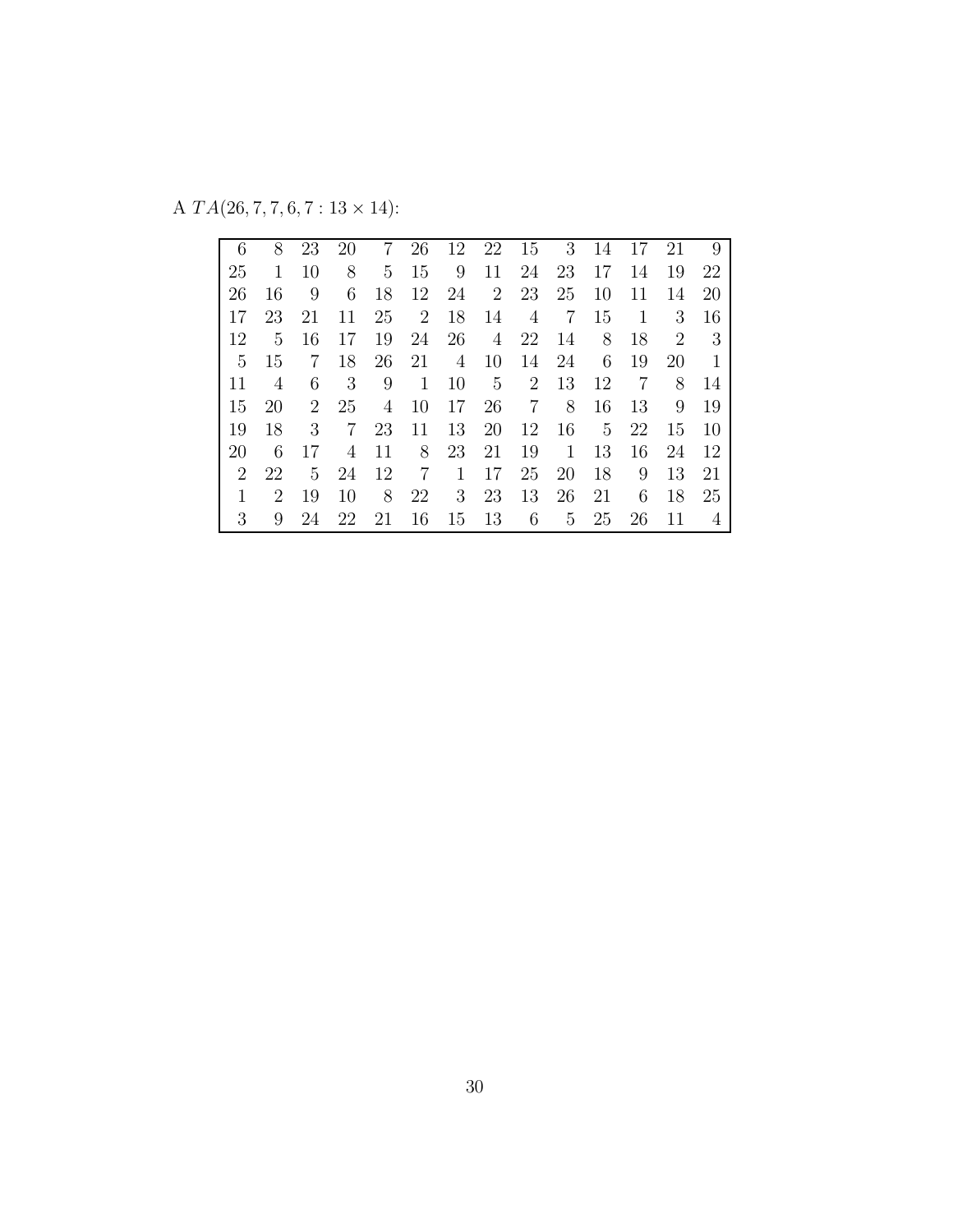A *T A*(78*,* 11*,* 55*,* 2*,* 11 : 13 *×* 66): — See [21] A *T A*(182*,* 13*,* 156*,* 1*,* 13 : 14 *×* 169): — See [21] A *T A*(30*,* 8*,* 8*,* 7*,* 8 : 15 *×* 16)

| 25             | 26             | 20 | 9  | 6              | 14 | $\overline{2}$ | 3  | 24 | 30 | 18 | 27 | 16             | 29 |                | 15             |
|----------------|----------------|----|----|----------------|----|----------------|----|----|----|----|----|----------------|----|----------------|----------------|
| 9              | 5              | 21 | 23 | 19             | 1  | 18             | 27 | 29 | 2  | 30 | 12 | 6              | 28 | 4              | 17             |
| 28             | 6              | 9  | 22 | 7              | 26 | 10             | 23 | 11 | 24 | 3  | 1  | $\overline{2}$ | 17 | 14             | 4              |
| $\overline{2}$ | 3              | 4  | 18 | 23             | 8  | 15             | 29 | 12 | 11 | 10 | 5  | 7              | 24 | 27             | 25             |
| 4              | 9              | 3  | 12 | 24             | 11 | 5              | 28 | 19 | 16 | 13 | 26 | 8              | 25 | 30             | 6              |
| 8              | 10             | 6  | 11 | 21             | 15 | 27             | 14 | 30 | 18 | 1  | 28 | 26             | 5  | 13             | 7              |
| 7              | 17             | 30 | 29 | 9              | 12 | 13             | 16 | 20 | 3  | 23 | 15 | 28             | 8  | 10             |                |
| 20             | 19             | 11 | 1  | 12             | 16 | 24             | 13 | 17 | 21 | 5  | 7  | 27             | 14 | 3              | $\overline{2}$ |
| 14             | 8              | 18 | 6  | 13             | 25 | 12             | 17 | 28 | 15 | 20 | 3  | 4              | 21 | $\overline{2}$ | 22             |
| 16             | 21             | 7  | 5  | 14             | 4  | 9              | 18 | 15 | 23 | 26 | 22 | 29             | 3  | 19             | 13             |
| 10             | 15             | 16 | 24 | 30             | 23 | 17             | 6  | 14 | 8  | 4  | 19 | 20             | 27 | 22             | 5              |
| 19             | 29             | 12 | 8  | 25             | 17 | 22             | 10 | 18 | 1  | 24 | 6  | 21             | 7  | 26             | 16             |
| 18             | 11             | 27 | 20 | $\overline{2}$ | 9  | 26             | 25 | 7  | 19 | 17 | 23 | 13             | 22 | 8              | 30             |
| 1              | 20             | 10 | 13 | 15             | 27 | 28             | 19 | 4  | 22 | 21 | 25 | 24             | 9  | 29             | 11             |
| 5              | $\overline{2}$ | 22 | 14 | 10             | 21 | 16             | 11 | 26 | 28 | 25 | 20 | 23             | 30 | 12             | 29             |
|                |                |    |    |                |    |                |    |    |    |    |    |                |    |                |                |

A *T A*(35*,* 9*,* 12*,* 6*,* 9 : 15 *×* 21)

| 31             | 8              |    | 28 32 23      |                | 6             |     |         | 19 34 20 22    |       |                           |                | 9 24 7               | $\overline{4}$ |                | 33 35 30 17 12 25 15 |                |       |     |               |      |
|----------------|----------------|----|---------------|----------------|---------------|-----|---------|----------------|-------|---------------------------|----------------|----------------------|----------------|----------------|----------------------|----------------|-------|-----|---------------|------|
| 9              | 29             | 7  | 8             | $\overline{2}$ | $\mathbf{1}$  | 16  | 32 10   |                |       |                           |                | 4 34 13 24 12        |                |                | 5 30 35 33           |                |       | 27  | - 14          | -31  |
| 13             | 9              | 8  | 15            | 26             | 16            | 14  |         | 3 24           | 12 11 |                           | $\overline{7}$ | 2 25                 |                | 19             | 17                   |                | 18 23 | 22  | 21 28         |      |
| 28             | $7^{\circ}$    | 27 |               | 35 34          | 29            |     | 8 30 25 |                | - 10  |                           |                | 23 5 22 16           |                | -26            | 6                    | -13-           | 20    | 33  | 32            | - 3  |
| 7              | 11             | 21 | 9             | 20             | $\frac{5}{2}$ | 17  |         | 13 34 35       |       | $\overline{\phantom{a}2}$ |                | 12 18                | - 26           | $\overline{1}$ | 10                   | 23             | -19   | 4   | 30            | -16  |
| 19             | $\overline{4}$ | 17 | 22            |                | 3 32          |     |         | 23 14 16 28 15 |       |                           |                | 33 25                | 27             | 21             | 26                   | - 31           | 29    | 1   | .5            | 11   |
| 34             | 17             | 31 | 25            | 4              | 10            | 6   | 7       | $\overline{1}$ | 33    | 13 35 29                  |                |                      | 30             | -27            | $\overline{2}$       | - 5            | 3     | 32  | 28            | - 19 |
| $\overline{4}$ | 6              | 14 | -19           | 15             | 2             | 18  |         | 5 17           |       | 16 12 20 33               |                |                      | 3              | 9              | 21                   | 24             | 22    | 7   | 8             | 26   |
| 22             | 26             | 9  | -1            | 18             | 13            | 28  | - 17    | -32            |       | 2 30                      | 15 34          |                      | 14             | 25 27          |                      | 21             | 24    | -20 | 23            | -33  |
| $5^{\circ}$    | -20            |    | 2 18          | 6              | 35            | -15 | -16     | - 12           |       | 17 32 14 11               |                |                      | - 8            | 29             | -25                  | 9              | 10    | 31  | 33            | 24   |
| 25             | 14             | 24 | 7             | 12             | 21            | 27  | 18      | <b>11</b>      | 26    | -10                       |                | 3 23                 | 22             | -16            | 20                   | 19             | 15    | 29  | 31            | 9    |
| 16             | 35             | 11 | 12            | 28             | 3             | 33  | 26      | -30            |       |                           |                | 18 19 25 27 24 34 31 |                |                |                      | $\overline{1}$ | 4     | 17  | $\mathcal{D}$ |      |
| 8              | 5              | -1 | 3             | 31             | 27            |     | 35 15   | -18            | -9    | 4                         | 11             | - 6                  | 23             | -14            | -19                  | 20             | 21    | 13  | 10            | 29   |
| 10             | 23             | 34 | 29            | $\mathbf{1}$   | 24            | 13  | 21      | 6              | -11   | 27 28                     |                | -26                  | -31            | 20             | 15                   | 22             | 8     | 30  | 18            | 32   |
| 6              | 32             | 3  | $\mathcal{D}$ | 5              | 4             |     | 22      | 8              | 21    | 14                        | 10             | 13                   | 35             | 12             | 7                    | 11             | 34    | 28  | 29            | 30   |

A *T A*(70*,* 12*,* 44*,* 3*,* 12 : 15 *×* 56): — See [21]